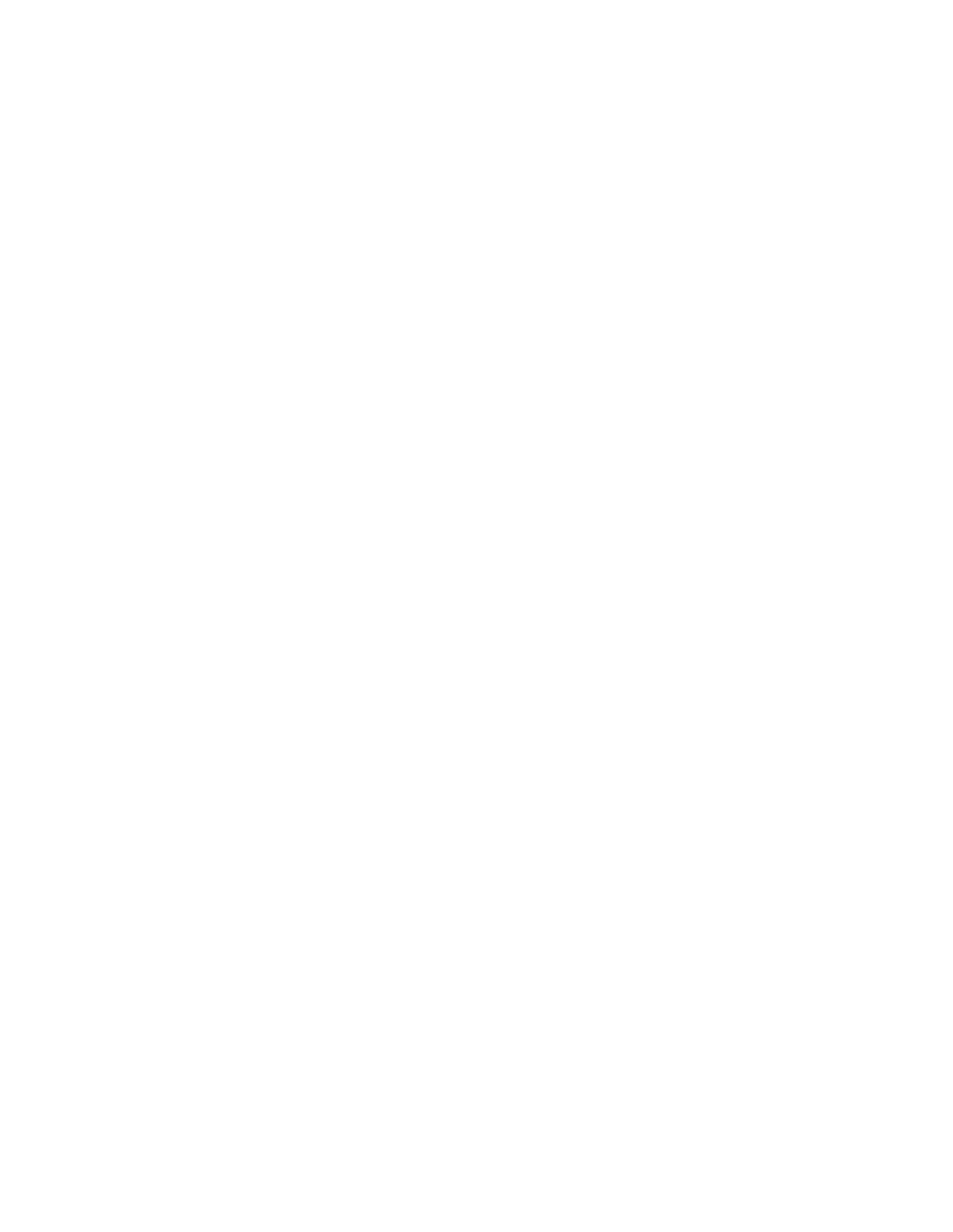# Courts and Contractual Innovation: A Preliminary Analysis

Mitchell Berlin and Yaron Leitner Federal Reserve Bank of Philadelphia

> December 2005 First Draft: October 2005

#### Abstract

We explore a model in which agents enter into a contract but are uncertain about how a judge will enforce it. The judge can consider a wide range of evidence, or instead, use more limited information to identify essential elements of the case. We focus on the following tradeoff: Considering a wide range of evidence increases the likelihood of a correct ruling in the case at hand but undermines the formation of precedents that resolve legal uncertainty for subsequent agents.

In a model of contractual innovation, we show that the use of evidence increases the likelihood of innovation in any period, while precedents increase the rate of diffusion of the innovation. When courts can use a mixture of evidence and precedents, the minimum amount of evidence that induces adoption is (weakly) decreasing over time. We also examine the breadth of precedents. Overlapping jurisdictions reduce the optimal breadth of precedents because broad precedents are more likely to introduce conflict. Accordingly, overlapping jurisdictions increase the value of using evidence. We use our model to interpret differences between the legal systems in the U.S. and England.

<sup>\*</sup>The views expressed here are those of the authors and do not necessarily reflect those of the Federal Reserve Bank of Philadelphia or of the Federal Reserve System. The authors thank Philip Bond, Ronel Elul, Robert Hunt, Leonard Nakamura, Eric Posner, and David Skeel for helpful comments and discussions. The most recent version of this paper is available at www.philadelphiafed.org/econ/wps/index.html.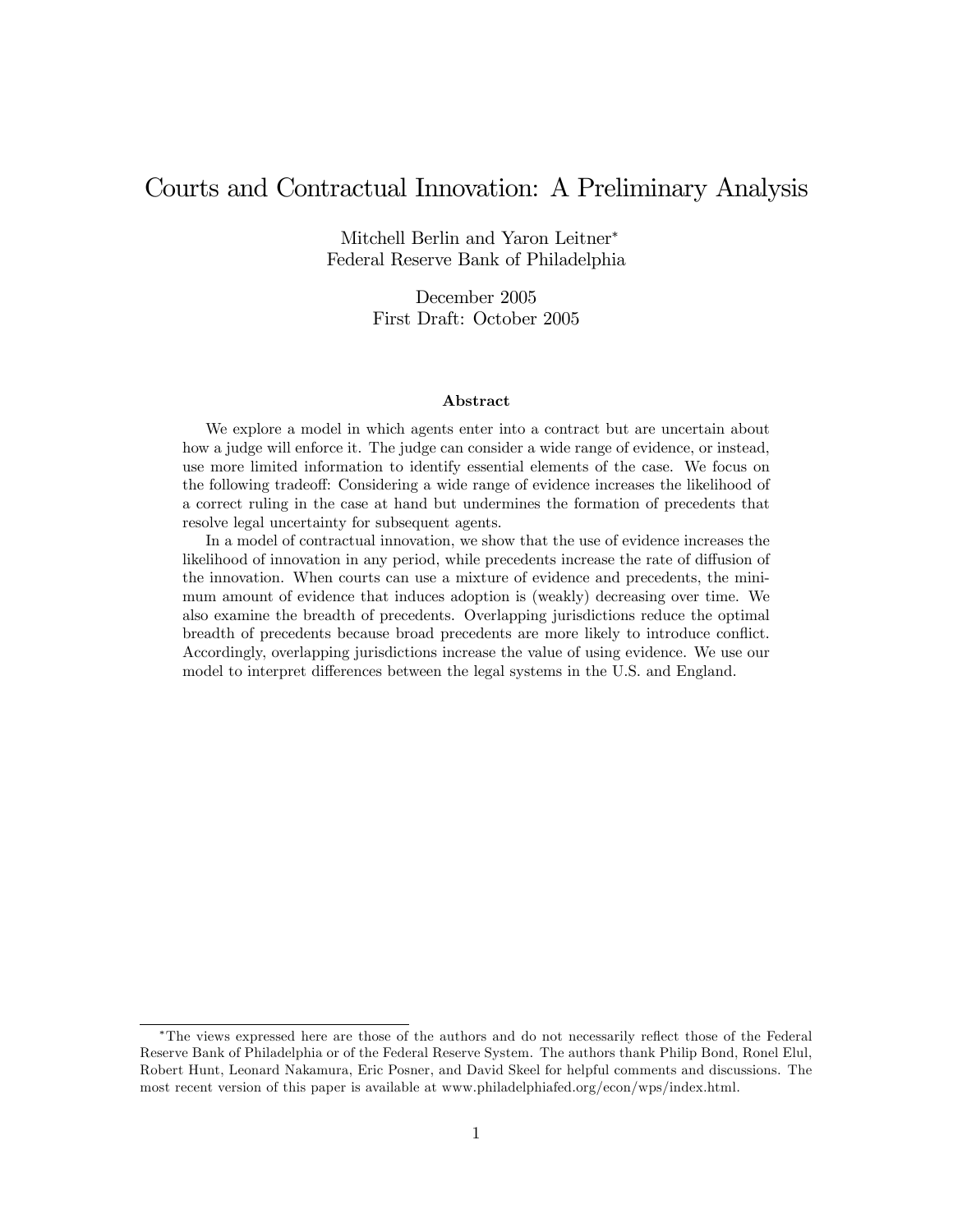# 1 Introduction

Courts play a crucial role in enforcing contractual agreements. We usually assume that agents write the best contract for themselves and that courts enforce their agreement accurately; and in routine transactions this may be a reasonable approximation. But in novel or complicated contractual situations legal risk arises because the agents' intentions must be interpreted by the court or because the agreement raises broader legal or social issues. In these cases, the courts play a central role in resolving legal risk; some recent examples include court decisions concerning ATM fees, the poison pill and other defensive mechanisms against takeovers, and the enforcement of credit swaps in the event of sovereign defaults.<sup>1</sup> While it is difficult to quantify the overall effect of legal uncertainty on economic decision making, individual cases suggest that the effects can be large. For example, Kamma, Weintrop, and Weir (1988) find evidence of significant investor losses associated with the Delaware Supreme Court's decision to uphold Unocol's poison pill amendment; these losses occurred to shareholders of other Delaware firms that appeared to be targets of hostile takeover attempts at the time. Kamma et al. interpret these losses as investors' (negative) valuation of the precedent established by the court's ruling.

Legal systems differ in their rules governing judicial interpretation, notably: (i) The extent to which precedents are binding; and (ii) The range of evidence a court can (or must) consider in resolving a contractual dispute.<sup>2</sup> For example, it is widely held that judges view precedents as more binding in England than in the U.S. (see, for example, Atiyah and Summers, 1987). Eric Posner (1998) has argued that within the U.S. some states have stricter rules limiting the admissibility of evidence outside the "four corners" of the formal contractual agreement. Our focus is on the ways in which the rules of interpretation affect

<sup>&</sup>lt;sup>1</sup>The legal issues in these examples concerned whether the Comptroller of the Currency could preempt state and local laws limiting ATM fees, whether defensive mechanisms that entrenched current management were consistent with boards of directors' fiduciary responsibilities, and the conditions in which the buyer of a credit-default swap can make a claim for restitution against the seller of the swap.

<sup>&</sup>lt;sup>2</sup>The term *rules of interpretation* should be interpreted broadly to include system-wide norms, in addition to mandatory rules enforced by precedents from higher courts.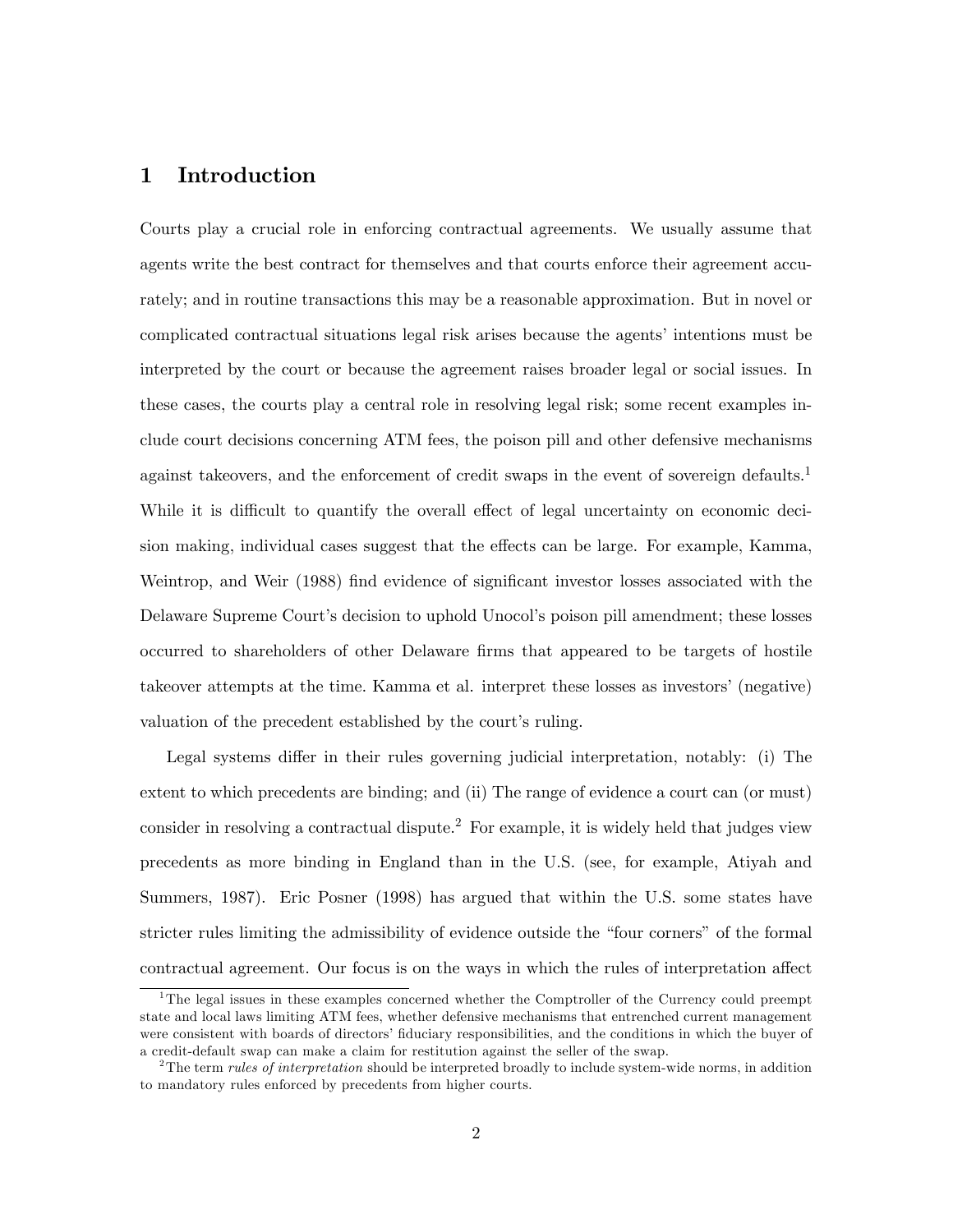the resolution of legal uncertainty in common law legal systems, although our analysis may be more broadly applicable.

We explore a theoretical model in which agents enter into a contract but are uncertain about how a judge will interpret and enforce it in the event of dispute. The judge can use two different methods for resolving a dispute, which introduces our main trade-off. On the one hand, the judge may consider a wide range of evidence—for example, the agents' discussions leading up to the writing of a contract or the agents' prior actions under the contractual agreement before their dispute led them to court. Considering a wide range of evidence may increase the likelihood that the judge makes a correct ruling in the case at hand, but the use of evidence comes at a cost. Specifically, using a wide array of evidence may undermine the formation of precedents that resolve legal uncertainty for subsequent agents. Alternatively, the judge can use a more limited information set to identify essential elements in the case, what we will often call *common elements*. This method is less likely to lead to a correct judgment in any one period but speeds the dynamic resolution of legal uncertainty. We discuss the relationship between these different methods and the rules of interpretation under the Uniform Commercial Code.<sup>3</sup>

We examine some of the implications of this tradeoff in a number of applications. In a model of contractual innovation in which courts can either use evidence or identify common elements, we show that the use of evidence increases the likelihood of innovation in any period, while judgments that identify common elements increase the rate of diffusion of the innovation. We also explore a model in which courts can use a mixture of evidence and precedents. In this application we show that the minimum amount of evidence that is necessary to induce agents to adopt the innovation is (weakly) decreasing over time.

<sup>&</sup>lt;sup>3</sup>We consider a number of interpretations along the way. One interpretation contrasts two judicial approaches to contract interpretation in the common law tradition. The use of evidence corresponds to the subjectivist approach, which seeks to uncover the contracting agents' true intentions, while the focus on common elements corresponds to the *objectivist* approach, which seeks to determine the intentions of reasonable agents in comparable situations. See, for example, Chapter 7 of Farnsworth (1999). In another interpretation, the use of evidence corresponds to a *substantive* orientation—in which judges seek substantive justice in the case at hand—while the decision based on more limited information corresponds to a more *formalist* approach. Atiyah and Summers (1987) use this distinction to contrast the U.S. and English legal systems. Note, we use the term formalism without the pejorative connotation of Djankov, La Porta, Lopez-de-Silanes, and Shleifer (2003).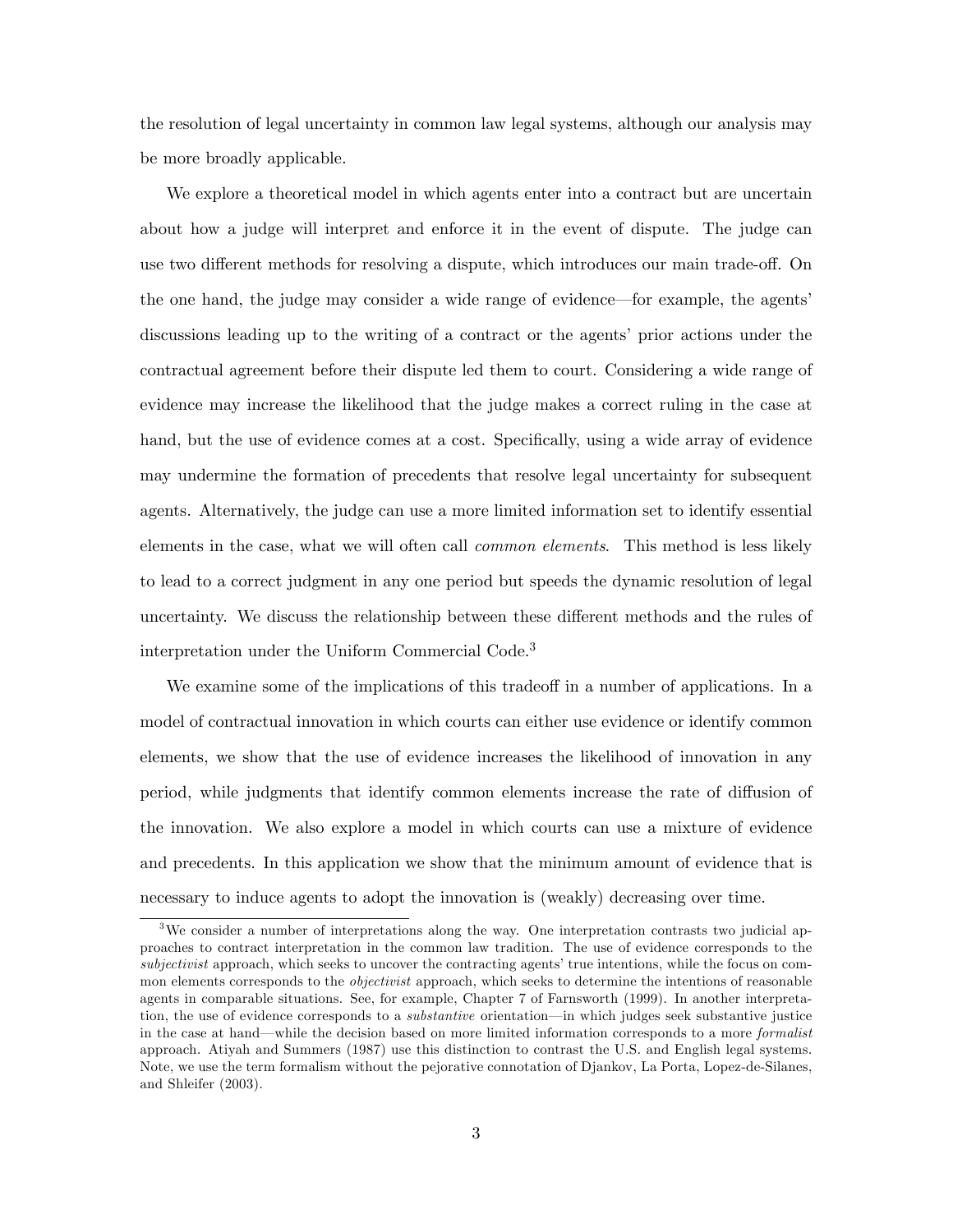We also examine the breadth of precedents. If precedents were fully binding, our basic tradeoff says that the broadest possible precedents would be more desirable because they reduce legal risk to the greatest possible extent. However, overlapping jurisdictions or multiple sources of law—a characteristic of the US legal system, with its 50 state court systems and a federal court system—create an offsetting cost for the use of broad precedents. A precedent created in one location can undermine a precedent from another location, thereby increasing rather than reducing legal uncertainty. Accordingly, overlapping jurisdictions increase the value of using evidence. This finding is broadly consistent with the observation that precedents have less binding force in the U.S. than in England and also with the observation that U.S. courts are typically less formalist than English courts.

Our main contribution is to provide a theoretical analysis of how different legal systems resolve legal risk, with special attention to the process of contractual innovation.<sup>4</sup> Understanding the legal mechanisms for handling innovations should provide insights into the relationship between the legal system and economic performance, a matter that has received intensive study in the (mainly empirical) law and finance literature in recent years.<sup>5</sup>

#### Related Literature

Apart from its general connections to the broader literature on law and finance, our paper is closely related to a number of works in the economics and legal literatures that emphasize the effects of legal risk on contracting practices. In the economics literature, Franks and Sussman (2005) examine the dynamics of contractual innovation in a world with legal risk. In their model, legal risk leads to inefficient contractual innovations because agents know that judges are likely to make errors, and so write contracts that are only optimal in light of the judge's likely mistakes. These contracts then become inefficient standards for subsequent agents. In their model, legal risk can also lead to dynamic traps,

<sup>&</sup>lt;sup>4</sup>Although our focus is on common law systems like the U.S. and England, our model may also apply to a broader range of legal systems. For cross-country evidence on the use of precedent, see MacCormick and Summers (1997). For a comparative discussion of judicial interpretation in different legal systems, see Chapter 30 in Zweigert and Kotz (1998).

<sup>&</sup>lt;sup>5</sup>There is now a large literature relating legal systems to financial development and growth. The two seminal works are La Porta, Lopez-de-Silanes, Shleifer, and Vishny (1997,1998). Djankov, et al. (2003) explicitly consider the role of courts. Pistor et al. (2002) provide cross-national evidence concerning the rate of legal innovation. Levine (forthcoming) contains a useful review of much of the literature.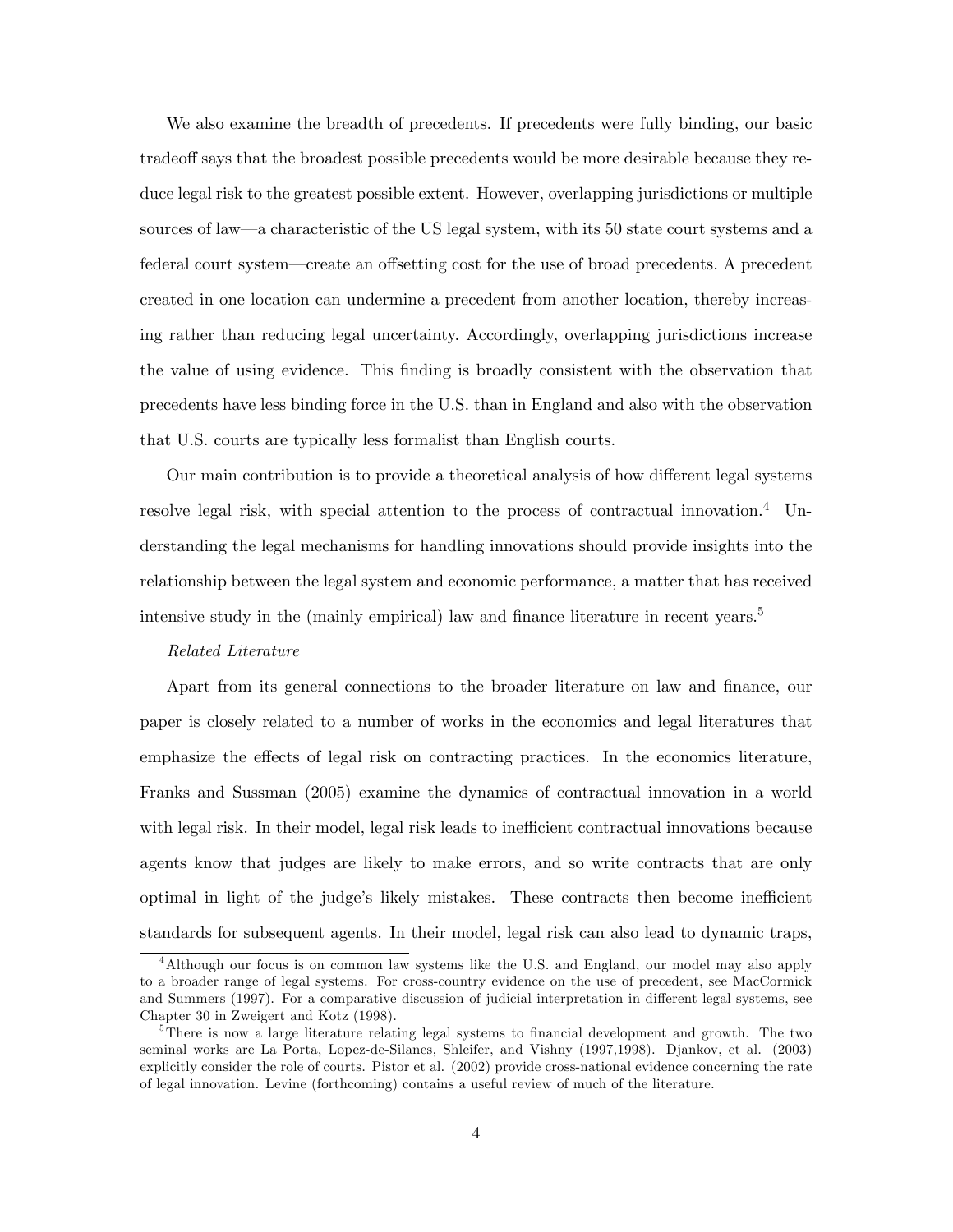as agents avoid risky innovations to seek the certainty of standardized contracts. Gennaioli (2003) and Gennaioli and Shleifer (2005) both focus on the implications of legal risk arising from judicial bias. Gennaioli (2003) shows that uncertainty about the judge's bias can lead agents to forgo optimally state-contingent contracts in favor of rigid contracts that constrain judicial discretion. In a world where judges may either be biased or efficient, Gennaioli and Shleifer (2005) formally examine Richard Posner's (2005, 6th ed.) conjecture that precedents tend to evolve toward efficient rules. Chatterji and Filipovich (2002) present a model in which contractual ambiguity induces agents to write incomplete contracts as a hedge against legal risk. None of these papers formally examine different methods of judicial interpretation as an element of the legal system or how interpretation affects the dynamic resolution of legal risk.<sup>6</sup>

In the legal literature, Goetz and Scott (1985) argue that boilerplate contractual terms can help overcome legal risk and that formalist styles of contract interpretation can induce agents to bear the risks of introducing new language into a contract, thereby reducing legal risk.<sup>7</sup> The cost of standardization is that boilerplate language becomes stale. The first part of their argument has clear connections to our work. However, for Goetz and Scott (1985) and in Scott's subsequent work, the court's use of case-specific evidence is an unmitigated bad, both because it induces sloppy contracting (thereby reducing the production of useful boilerplate) and because it undermines contract enforcement. In turn, the main tradeoff in our paper—and the results that follow—differ from those in Goetz and Scott (1985). Our distinction between Önding common elements and using evidence has connections to Kaplowís (2000) distinction between rules and standards and to his analysis of the optimal complexity of rules.<sup>8</sup> Although his analysis touches ours at various points, Kaplow does not

<sup>6</sup>Franks and Sussmann (2005) do contrast systems in which legislation is the primary mechanism for innovation versus systems in which judicial rulings are the primary mechanism. They also have a discussion of passive versus active judges in their account of the different judicial approaches to the introduction of the floating charge in England and the U.S.

<sup>7</sup>This is an argument that Scott has followed up in a number of subsequent works pressing for a renewed formalism in contract interpretation. See, for example, Scott (2000a, 2000b).

<sup>&</sup>lt;sup>8</sup>For Kaplow, the main benefit of a rule (as opposed to a standard) is that it reduces agents' costs of predicting legal outcomes because it is announced ex ante. In our model, a judgement that identifies a common element creates a precedent that reduce legal uncertainty for subsequent agents. For Kaplow, the benefit of what he calls a complex rule or standard is that it is more state contingent, and, thus, more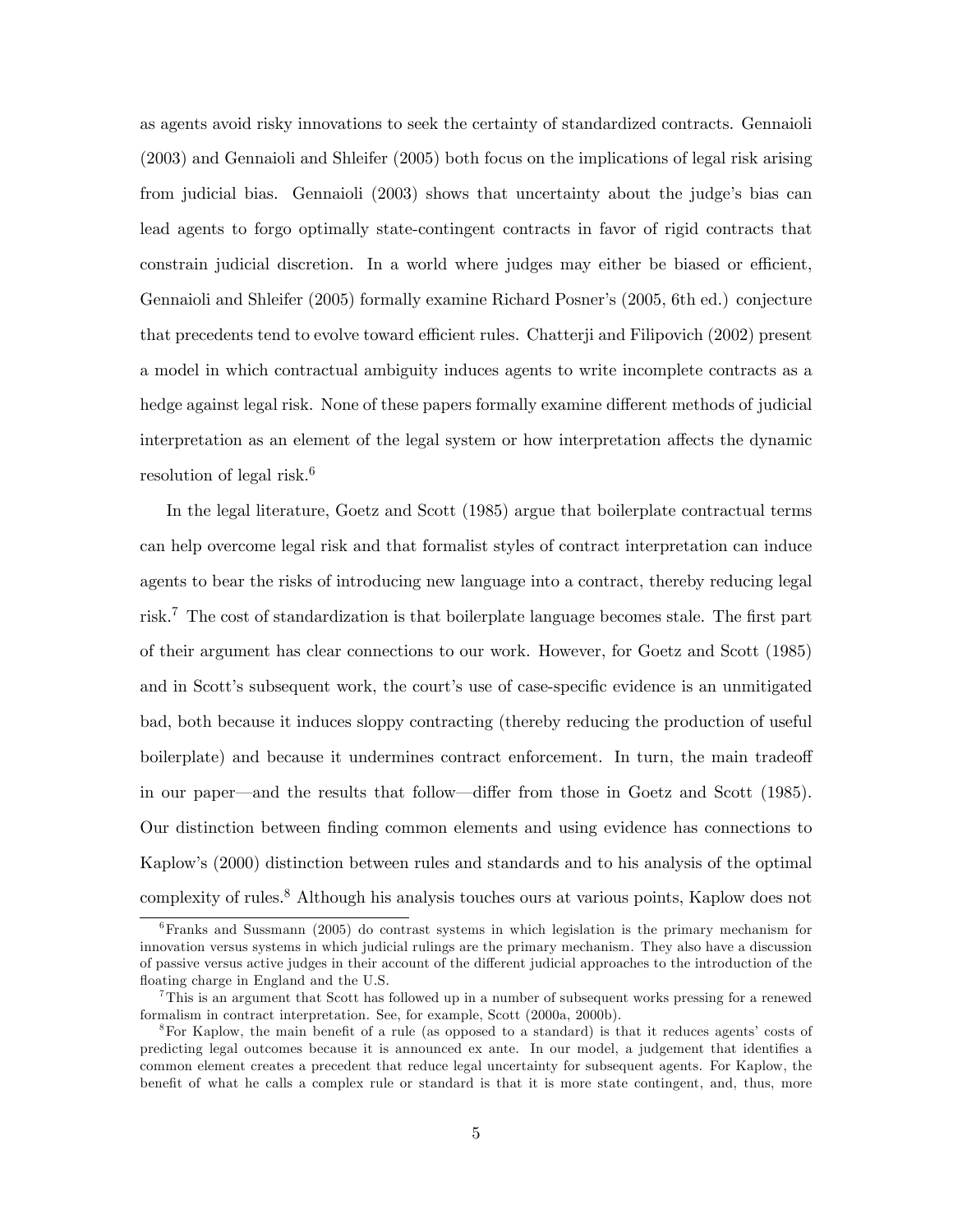address our central tradeoff between the static and dynamic resolution of legal uncertainty. Eric Posner (1998) discusses how legal risk and judicial methods of interpretation affect contract form. He shows that judges' willingness to consider a wide array of noncontractual evidence leads agents to write more incomplete contracts.

There are also a few papers that discuss various aspects of judicial interpretation in the absence of legal risk or dynamic considerations, the main elements of our model. Shavell (2003) presents optimal rules of interpretation for judges who are fully informed about the agents' intentions and the optimal contract when it is costly for agents to include explicit contractual terms. Anderlini, Felli, and Postlewaite (2003a, 2003b) discuss conditions in which it is optimal for an asymmetrically informed judge to override contractual terms.

The rest of the paper is organized as follows: In Section 2, we illustrate the main tradeoff through an example. In Section 3, we present the model. In Section 4, we compare two systems: one in which judges rule based on facts that are common across agents, and one in which judges rule based on idiosyncratic evidence. In Section 5, we apply this tradeoff in a model of contractual innovation, and in Section 6, we allow for conflicting precedents and examine the optimal breadth of a precedent. We conclude in Section 7.

# 2 An example

There are two states  $s_1$  and  $s_2$ , and two projects. A pair of agents can select at most one project. Each project yields two units of a consumption good. If the agents choose the first project, the two units go to agent 1 in state  $s_1$  and to agent 2 in state  $s_2$ . If they choose the second project, the two units go to agent 2 in state  $s_1$  and to agent 1 in state  $s_2$ .

The two agents can make sure that each agent ends up with one unit by entering a bilateral contract that says that the agent with two units transfers one unit to the other one; this may be the preferred outcome if agents are risk averse. $9$  The specific contract

sensitive to differences among agents. In our model, using evidence increases the likelihood of a correct decision because the judge has more information relevant to the case at hand.

<sup>&</sup>lt;sup>9</sup>The reader will note that most of our analysis could be recast in a tort setting, rather than a contractual setting. In the tort setting, a single agent takes an act that may harm another agent and lead to a legal dispute.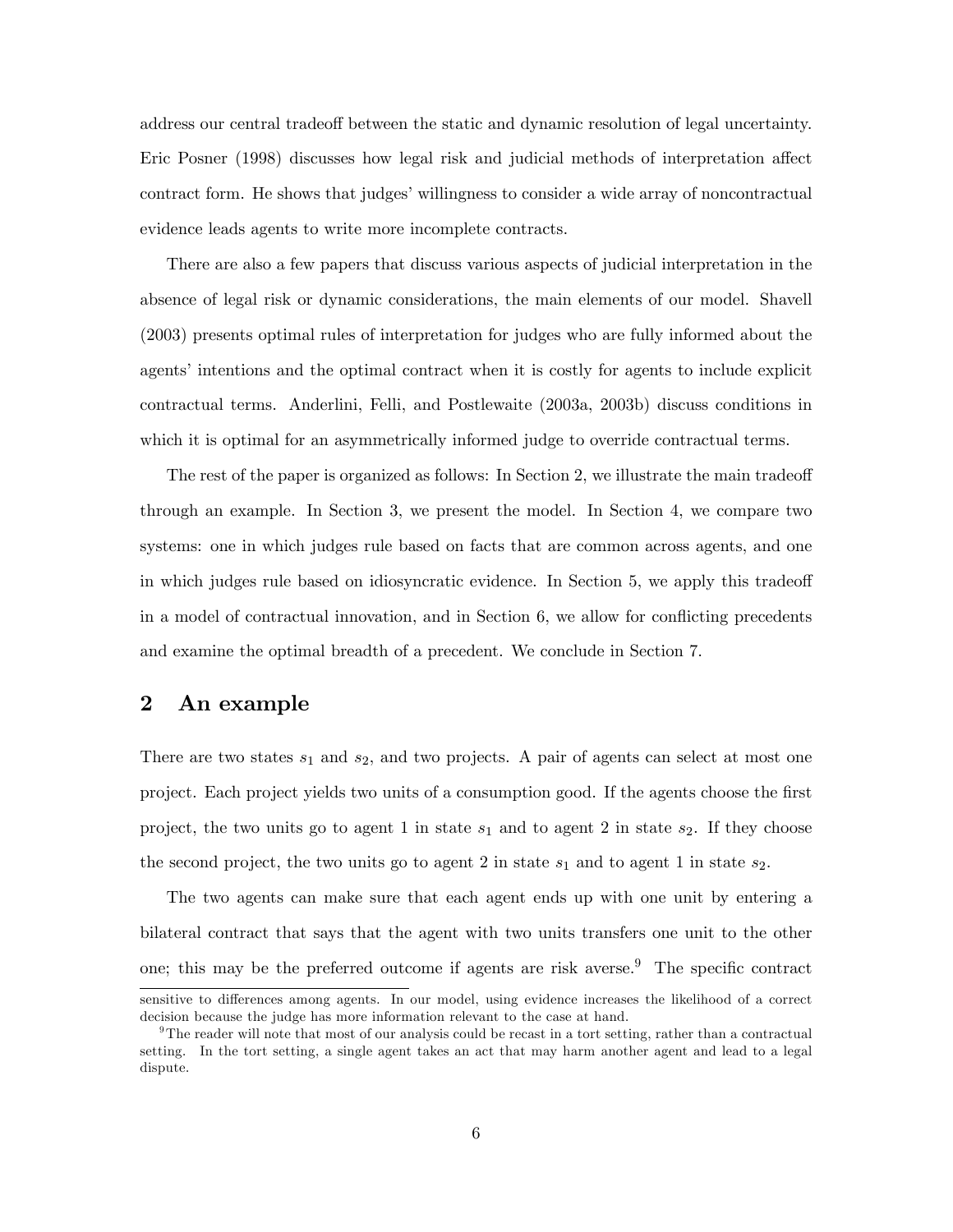depends on the project chosen. If they choose the first project, they enter a contract that says that agent 1 transfers one unit to agent 2 in state 1, and agent 2 transfers one unit in state 2. Similarly, if they choose the second project, they enter a contract that says that agent 2 transfers one unit in state 1, and agent 1 transfers in state 2. In addition to the units from the project, each agent has one unit that can be seized; thus, the judge can enforce a contract even if he cannot observe who has the two units.

There are two types of judges. The first enforces every contract as if it was the first contract; the second enforces every contract as if it was the second. If the agents knew the judge's type, they could choose the appropriate project and contract and obtain the highest possible utility; for example, if they knew the judge is type 1, they could choose the Örst project and enter the Örst contract.

Legal uncertainty stems from the fact that the agents do not know the judge's type. Ex-ante the judge is equally likely to be of either type. Therefore, no matter what project and contract the agents choose, the judge rules incorrectly with probability  $1/2$ . However, after the judge rules in the Örst case, his type becomes known, and agents can adjust their agreement (project plus contract) accordingly so that it is correctly enforced.

Now suppose that instead of making a ruling based on his type, the judge looks at some evidence that indicates which project the agents selected; with probability 0.9, the evidence is correct and points to the right project, and with probability 0.1, the evidence is misleading and points to the wrong project. When the judge considers this type of evidence, he is more likely to rule correctly in the specific case. The downside is that agents cannot learn his type and adjust their agreement. In other words, legal uncertainty is not reduced for other pairs of agents who face the same choice problem.

Following our presentation of the model, we revisit this example in Subsection 4.3 to illustrate our notation.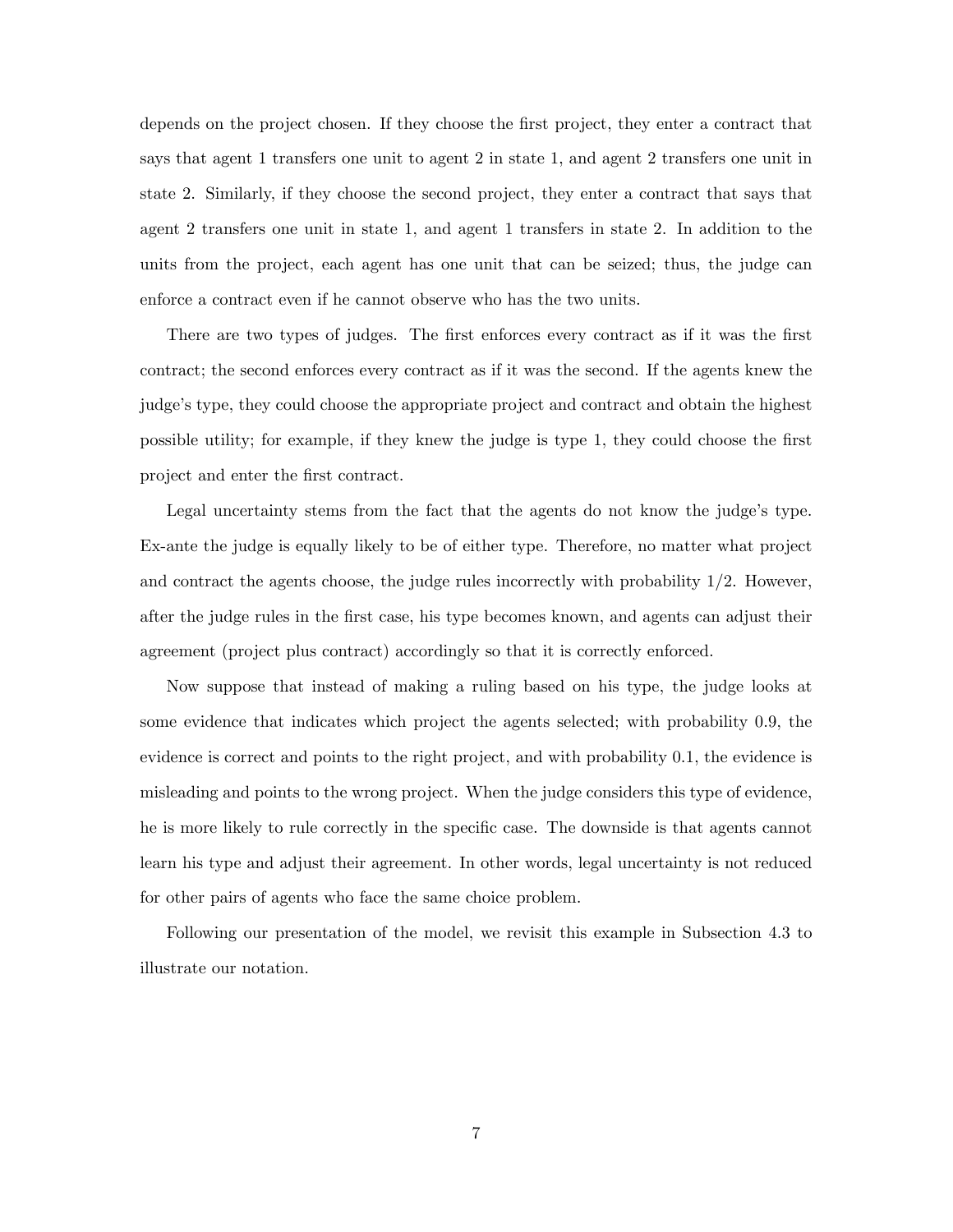### 3 The model

There is an infinite number of periods  $t = 1, 2, \ldots$  Each period has two stages. In the first stage, a pair of agents selects a project  $p \in P$ . In the second stage, a state  $s \in S$  is realized and the two agents go to court. The judge rules by selecting an outcome  $a \in A$ . The agents have a preferred outcome. If the judge chooses the preferred outcome, each agent obtains a utility u; otherwise, each agent obtains  $v < u$ . In the first case, we say the judge rules correctly; in the second case he rules incorrectly. Formally, let  $\phi : (p, s) \to A$  denote the agents' preferred outcome given p and s. The utility for each agent given p, s, and a is

$$
U(p, s, a) = \begin{cases} u & \text{if } \phi(p, s) = a \\ v & \text{otherwise.} \end{cases}
$$
 (1)

Why do agents go to court? The two agents agree on the preferred outcome in each state when they choose the project, but they disagree at a later stage. Formally, there is a random variable  $\tilde{\epsilon}$  whose realization becomes known after s is realized; the random variable takes the values  $\varepsilon$  and  $-\varepsilon$  with equal probabilities. Agent's 1's utility is

$$
U_1(p,s,a) = \begin{cases} u & \text{if } \phi(p,s) = a \\ v + \tilde{\varepsilon} & \text{otherwise,} \end{cases}
$$
 (2)

and agent's 2 utility is

$$
U_2(p,s,a) = \begin{cases} u & \text{if } \phi(p,s) = a \\ v - \tilde{\epsilon} & \text{otherwise.} \end{cases}
$$
 (3)

Assume  $v + \varepsilon > u$ ; then once the agents observe  $\tilde{\varepsilon}$ , one of them prefers that the judge rules  $\phi(p, s)$ , while the other prefers that the judge rules differently.

The legal system. Denote by  $p_t$  the project chosen by pair t, and by  $s_t$  the state realized in period t. The judge rules according to some function  $\gamma_t(p_t, s_t, \phi)$ . Agents do not know what  $\gamma_t$  is; their beliefs regarding  $\gamma_t$  are given by  $Pr(\gamma_t(p, s, \phi) = a | I_t)$ , where  $I_t$  is the public information available at the beginning of period t.

*Agents' problem.* Denote by  $Pr(s)$  the probability that state s will be realized; assume that each state is realized with a positive probability. The agents in period t choose  $p \in P$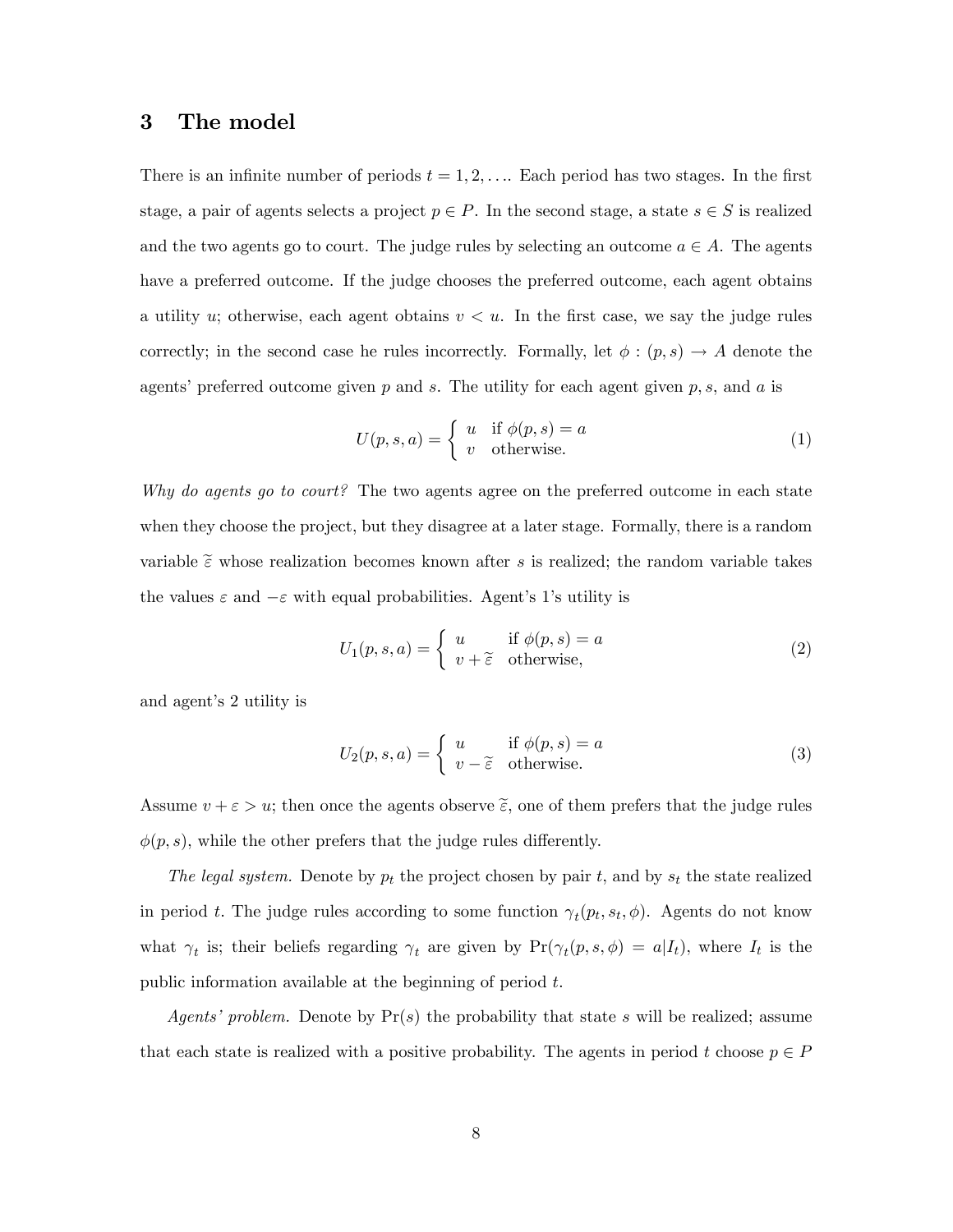to maximize their expected utility

$$
\sum_{s \in S} \sum_{a \in A} \Pr(s) \Pr(\gamma_t(p, s, \phi) = a | I_t) U(p, s, a).
$$
\n(4)

Denote the probability that the judge will rule correctly in state s by

$$
m_t(p, s) \equiv \Pr(\gamma_t(p, s, \phi) = \phi(p, s) | I_t), \tag{5}
$$

and note that (4) can be rewritten as

(4) = 
$$
\sum_{s \in S} \Pr(s) [\sum_{a:a = \phi(p,s)} \Pr(\gamma_t(p, s, \phi) = a | I_t) u + \sum_{a:a \neq \phi(p,s)} \Pr(\gamma_t(p, s, \phi) = a | I_t) v]
$$
 (6)  
\n=  $\sum_{s \in S} \Pr(s) [m_t(p, s)u + (1 - m_t(p, s))v]$   
\n=  $v + (u - v) \sum_{s \in S} \Pr(s) m_t(p, s).$ 

Thus, maximizing (4) is the same as maximizing the expected probability of a correct judgment,

$$
b_t(p) \equiv \sum_{s \in S} \Pr(s) m_t(p, s). \tag{7}
$$

Denote  $p^* = \arg \max_{p \in P} b_t(p)$  and  $b_t^* = b_t(p^*).$ 

For simplicity, we focus on the case where there are only two possible outcomes, each is equally likely to be chosen by the judge. In this case, the judge rules correctly with probability,

$$
m_1(p,s) = \frac{1}{2} \tag{8}
$$

for every pair  $(p, s)$ , and the choice of project in the first period does not matter; all projects provide the same expected utility. In addition,  $b_0^* = \frac{1}{2}$  $\frac{1}{2}$ ; a priori judges are equally likely to choose the correct or the incorrect outcome.

# 4 Creating precedents vs. looking at evidence

In this section we compare two special legal systems: one in which the court decides based on facts that are common across agents, and one in which the court decides based on facts that are idiosyncratic to the case at hand. In the first system precedents are created; in the second system they are not.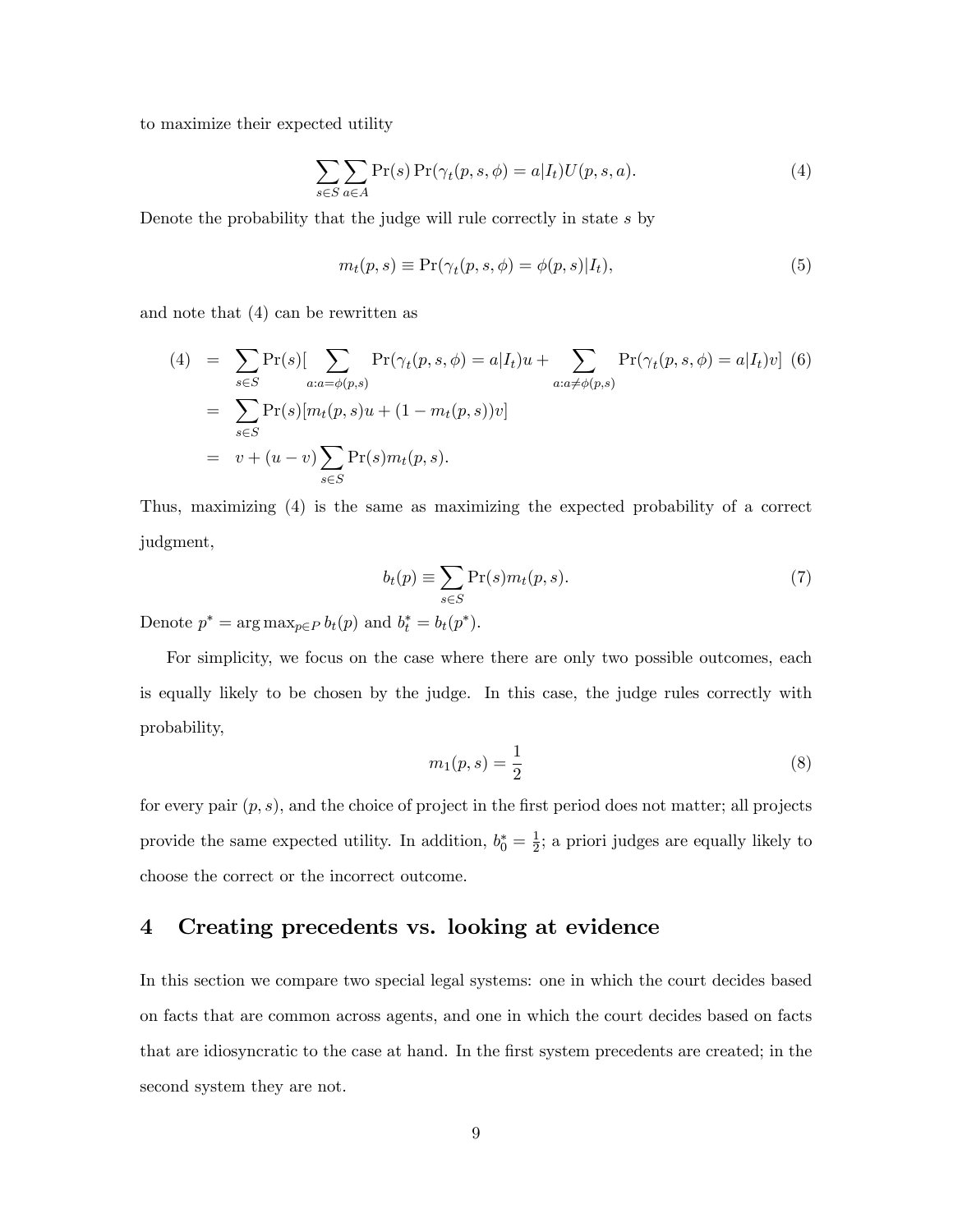### 4.1 Creating precedents

The first legal system is as follows: There is a set of common elements  $F$  (with individual element f) and a function  $h : S \to F$  that specifies a common element for every state; this function defines a partition of S. The judge in period t observes  $h(s_t)$  and rules according to some function  $g: F \to A$ , as follows:

$$
\gamma_t(p, s, \phi) = g(h(s)).\tag{9}
$$

One interpretation is that upon observing a single state (s) the judge draws out the essential features that he believes to be important to the case at hand. These essential features are what we call common elements. Crucially, common elements are comparable across agents, who can read about the court's judgment in the public record. Formally, the public record contains the judge's decision and the basis for the ruling, i.e., the facts he observed. The judge makes no announcement about possible rulings in states he has not observed, as we discuss below. In the beginning of period t, the record is  $I_t = [h(s_{t}), g(h(s_{t}))]_{t=1}^{t-1}$ , where  $s_{t'}$  denotes the state that was realized in period  $t'$ .

The judge does not observe  $p_t$  and he does not observe  $\phi$ . If we think of  $\phi$  as representing a contract between the two agents, we can interpret the fact that the judge does not observe  $\phi$  in two different ways. In one interpretation, the contract is not clear about the agents' intentions and the judge must interpret the contract according to some legal principle or guideline, for example, he can use the common law's "reasonable person" as a guide for construing the agents' contractual goals. Another possible interpretation is that the judge is not bound by the agents' intentions when he makes a ruling. In practice, this may happen if the judge has a different objective than enforcing the parties' will; for example, he may take into account third parties who are affected by the bilateral agreement.<sup>10</sup>

 $10$ A recent court case provides an interesting example of legal uncertainty and the use of common elements. Eternity Global Master Fund, a hedge fund, had purchased a credit default swap from Morgan Guaranty Trust to hedge Argentine bonds. When Argentina announced a "voluntary" rescheduling of its debt, Eternity sought to unwind its positions. Morgan refused claiming that Eternity had exchanged its bonds "voluntarily" and that the contract limited Morgan's obligation to "mandatory" exchanges. Eternity countered that the exchange had been economically coercive and, therefore, *effectively* mandatory. The judge first ruled that it was irrelevant whether the exchange was mandatory, but then reversed himself in a second decision.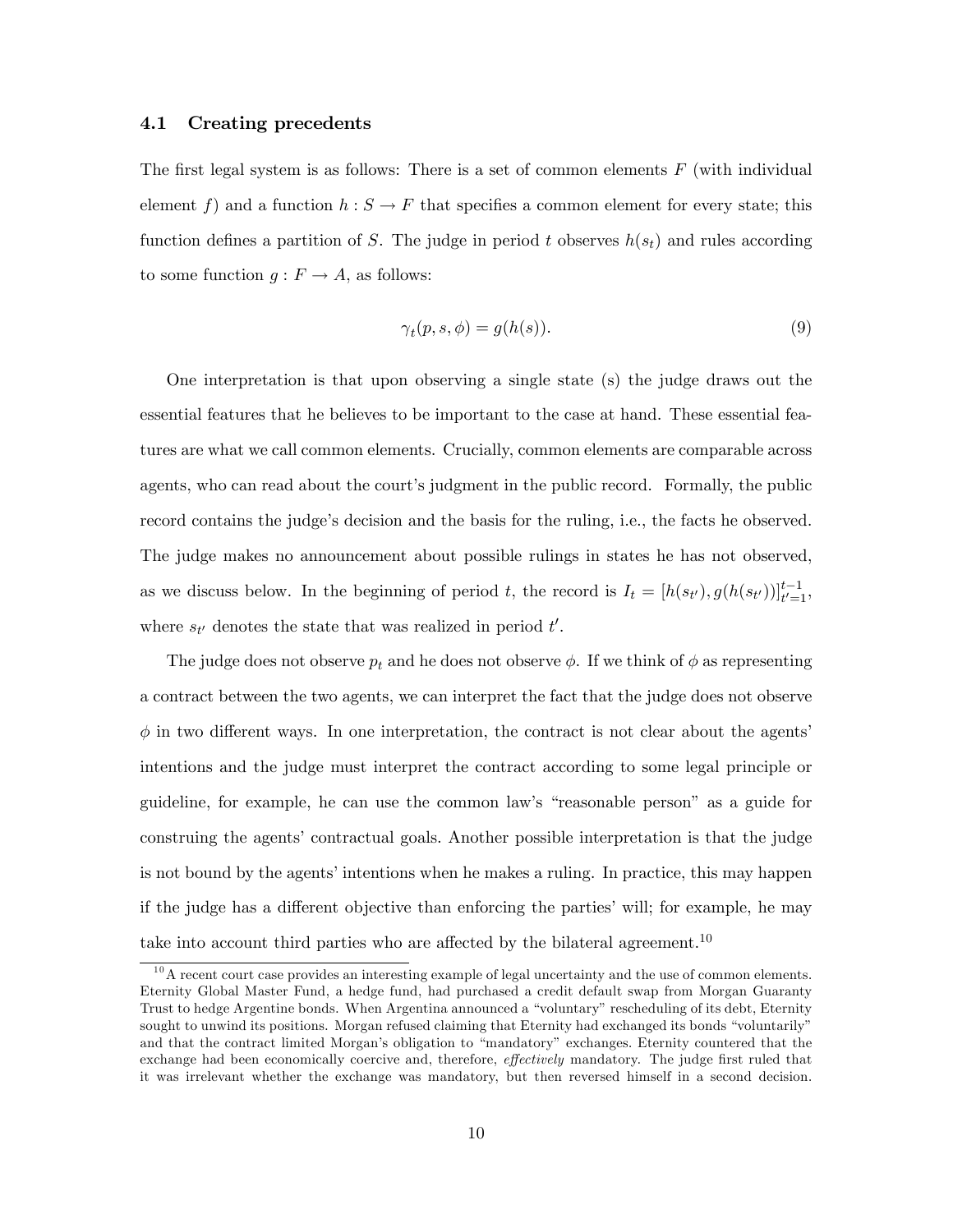Agents know h, but they do not know g. They believe that g, which we refer to as the judge's type, is drawn from some set  $G = \{g_1, g_2, \ldots, g_n\}$  according to some probability distribution  $Pr(g_i)$ ; thus,  $Pr(g(f) = a) = \sum_{g_i \in G: g_i(f) = a} Pr(g_i)$ . This is one way of formalizing the view that the same evidence may be interpreted differently by different judges, depending on the legal principles the judge brings to bear on the case, or perhaps, depending on the judge's personal prejudices. The assumption that agents know  $h$ , that is, that all judges share a common view of the essential features of the case is for simplicity alone. We could perform a similar analysis if different judges classified states according to different conceptual schemes, that is, if we allowed them to use different partitions.

Assume that for two common elements  $f \neq f'$ , knowing  $g(f)$  does not change the agents' priors regarding  $g(f')$ ; that is, if  $f \neq f'$ ,

$$
Pr(g(f') = a'|g(f) = a) = Pr(g(f') = a').
$$
\n(10)

Equation  $(10)$  would follow, for example, if we assume that the set G contains all possible g's (that is, for every vector  $(a_f)_{f\in F}$ , there exists  $g \in G$ , such that  $g(f) = a_f$  for every  $f \in F$ ) and that every  $g \in G$  has the same probability.

Equation  $(10)$  implies that agents update their beliefs regarding the court's rulings as follows:

$$
\Pr(\gamma_{t+1}(p, s, \phi)) = a | I_{t+1}) = \begin{cases} 1 & \text{if } h(s) = h(s_t) \text{ and } g(h(s_t)) = a \\ 0 & \text{if } h(s) = h(s_t) \text{ and } g(h(s_t)) \neq a \\ \Pr(\gamma_t(p, s, \phi)) = a | I_t) & \text{if } h(s) \neq h(s_t) \end{cases}
$$
(11)

This is our way of modeling precedents, which has two main features: (i) Seeing how the judge rules when he has considered fact  $f$  resolves all uncertainty about how future courts will rule when they face the same fact. (ii) However, observing the judge's ruling for fact  $f$ adds no information as to how he will rule if he considers a different fact  $f'$ .

The second opinion explicitly rejects consideration of the economic context of the exchange and refers to the dictionary meaning of the word mandatory. Pointing to the dictionary meaning of a contract term is common when judges use the *plain meaning* rule for interpreting disputed terms. See Eternity Global Master Fund Limited, plaintiff against Morgan Guaranty Trust Company of N.Y. and JP Morgan Chase Bank, Defendants, United States District Court for the Southern District of N.Y., Oct. 29, 2002, and June 5, 2003.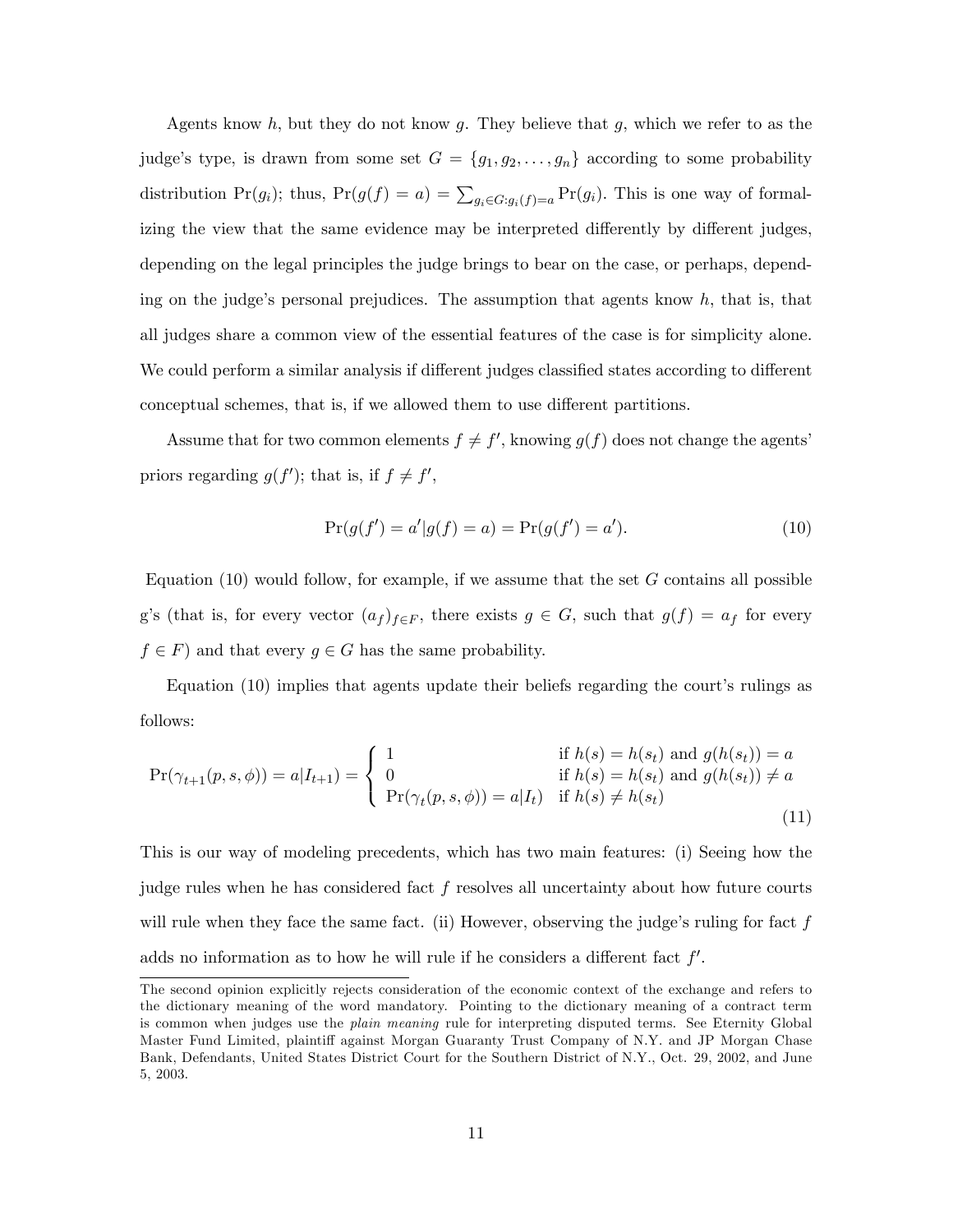The first part follows from the assumption that all judges are constrained to use the same function q (equation (9)). Alternatively, one can assume that each judge has his own function  $g_t$ , but judges must follow precedents. A binding precedent means that subsequent judges must rule the same way for essentially similar cases. Here, if the judge rules based on a fact that was used in a previous case, he must be consistent with the prior decision, although each judge can rule according to his own interpretation of the law for facts that have not been considered previously. The assumption that precedents are perfectly binding is a polar case that captures one essential role of precedent, the resolution of legal uncertainty. We relax this assumption later in the paper.<sup>11</sup>

The second part, that a court's ruling for a given fact is completely uninformative about the way courts will rule when they observe a different fact, is mainly a technical simplification; this is another polar case. However, the underlying idea, that agents do not update their beliefs about future judgments in situations far removed from the case at hand can be interpreted as representing the common law view that judgments must be rooted in the facts of the particular case at hand. According to this view, it is inappropriate for judges to speculate about how they would judge were the facts significantly different.<sup>12</sup>

Costless adjustment. We assume that agents can adjust their project costlessly so that its ideal outcome is consistent with prior rulings. This allows us to focus on one aspect of the role of precedent in isolation, the resolution of legal uncertainty. Effectively, we assume that as long as agents can predict a judgeís ruling in a particular state, they can adjust their contract to achieve their desired ends; thus, there are no good or bad precedents.<sup>13</sup>

 $11$  For those readers who do not believe that precedents actually have binding force, consider the following quote from Summers, in his chapter on precedent in the United States, specifically N.Y. State: "The tendency of courts to follow precedents in contract, torts, and property is so pronounced that N.Y. appellate courts routinely remark that, although they may not agree with an established precedent, they nonetheless felt constrained to follow it.î (MacCormick and Summers, 1997, p. 372). Most scholars note that the binding force of precedent is quite powerful in commercial law, although it is less powerful in statute law and in constitutional law.

 $12$ Note that we abstract from the hierarchical dimension of precedent, i.e., that lower courts are formally bound by the decisions of higher courts. This would be important in a model that focuses either on the enforceability of precedents or the process of correcting mistaken or obsolete precedents, interesting issues that we do not address.

<sup>&</sup>lt;sup>13</sup>Eternity v. Morgan provides a concrete illustration of our costless adjustment assumption. Assume that the best outcome for two Örms is that a coercive exchange be treated as an involuntary exchange. In light of the judge's ruling, we effectively assume that future agents can direct the judge to consider the relevant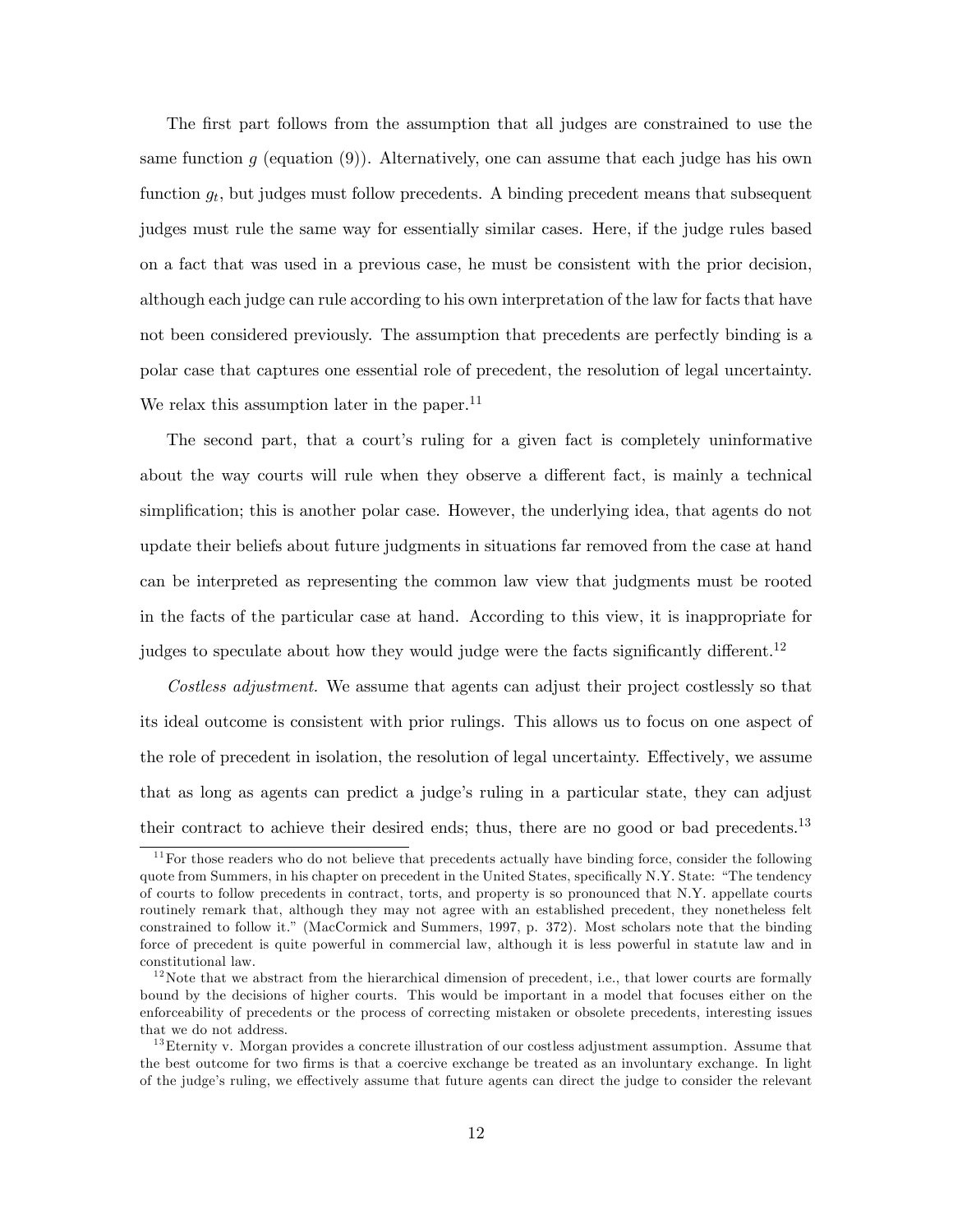We recognize that precedents may also inefficiently constrain agents' contractual choices, but we abstract from these issues in the present paper

More formally, we assume that

**Assumption 1** For every vector of outcomes  $(a_s)_{s \in S}$ , there exists a unique project  $p \in P$ , such that  $\phi(p, s) = a_s$  for every  $s \in S$ .

Then the solution to the agents' problem is as follows: Consider the agents in period  $t$ . Suppose the states  $s_1, s_2, \ldots s_{t-1}$  were realized in the previous periods, and let

$$
S'_t = \{ s \in S : \text{there exists } t' < t, \text{such that } h(s) = h(s_{t'}) \}. \tag{12}
$$

The set  $S_t'$  includes the states for which a precedent was created before period t. Given equations (8) and (11), it follows that  $m_t(p, s) = 1/2$  for every pair  $(p, s)$  such that  $s \notin S'_t$ ; in these states the choice of project does not matter. However, Assumption 1 implies that there exists a project  $p \in P$  whose ideal outcome is consistent with the judge's rulings in the other states  $s \in S_t'$ . This project is the agents' optimal choice, and is denoted by  $p^*$ . It follows that the expected probability of a correct judgement (given the agents' optimal project choice),

$$
b_t^* = \sum_{s \notin S_t'} \Pr(s) \times \frac{1}{2} + \sum_{s \in S_t'} \Pr(s) \times 1.
$$
 (13)

Denote  $\mu_t \equiv \sum_{s \in S'_t} \Pr(s)$ ; this expression represents the amount of legal uncertainty resolved up to period  $t$ . It then follows that

$$
b_t^* = \mu_t + \frac{1}{2}(1 - \mu_t). \tag{14}
$$

Since  $S'_{t+1} \supset S'_{t}$ , it follows that  $\mu_{t+1} \ge \mu_t$ . Note that  $\mu_1 = 0$ . In addition, since every state is realized with a positive probability,  $\lim_{t \to \infty} \mu_t = 1$ ; eventually, every state is realized at least once and all uncertainty is resolved. It follows that  $b_1^* = \frac{1}{2}$  $\frac{1}{2}$ ,  $b_t^*$  increases in t, and  $\lim_{t\to\infty} b_t^* = 1$ . This is true for every realization of  $\{s_{t'}\}_{t'=1}^{\infty}$ .

economic conditions surrounding the exchange.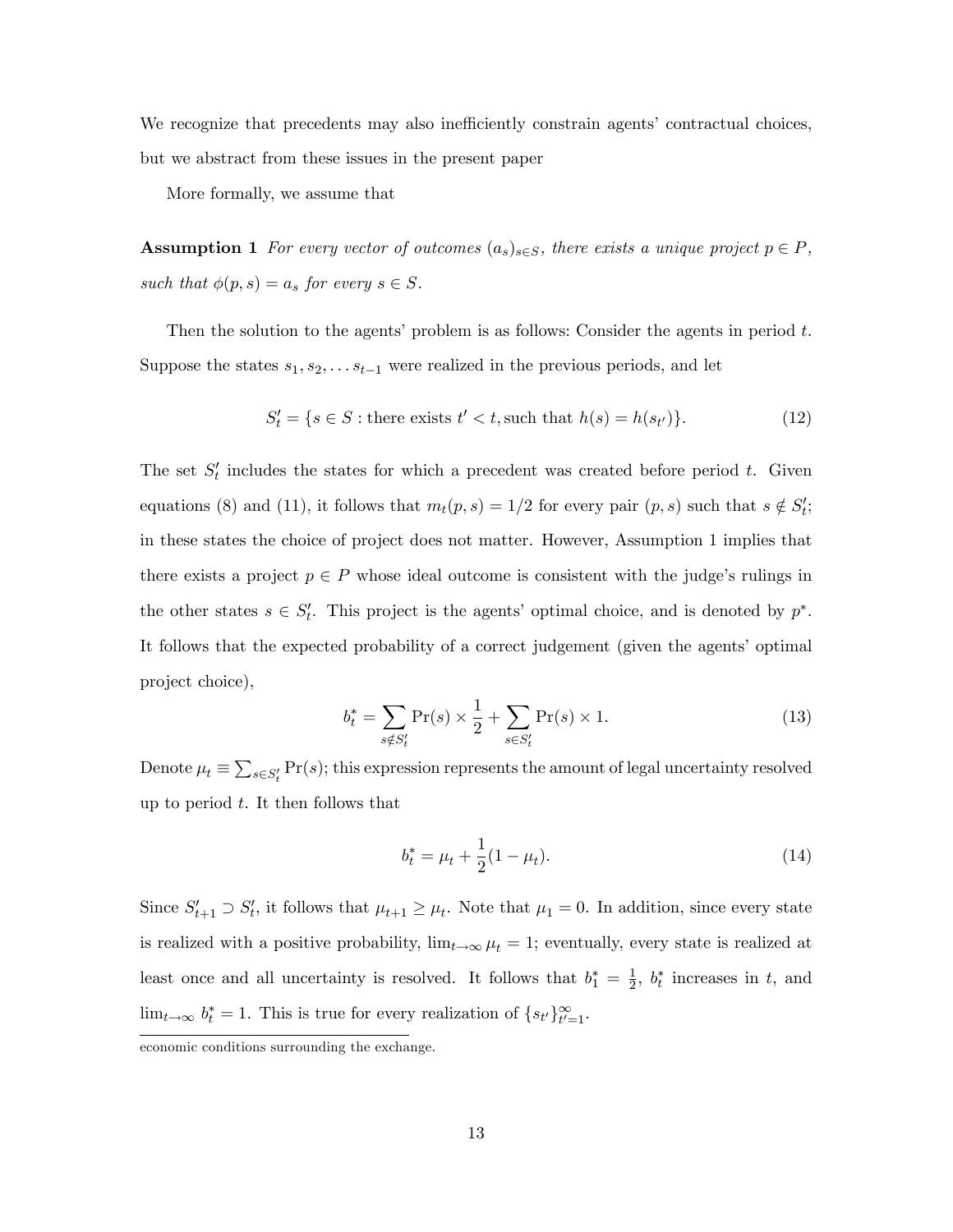The breadth of precedents. A precedent is broader if it applies to more cases. Formally, the breadth of a precedent created in state s is

$$
\mu(s) \equiv \sum_{s':h(s')=h(s)} \Pr(s'). \tag{15}
$$

Different functions h induce different breadths; in particular, if  $h_1$  defines a broader partition of S than  $h_2$ , then  $h_1$  induces broader precedents. It follows from equation (12) that if  $h_1$ induces broader precedents than  $h_2$ , then  $\mu_t(h_1) \geq \mu_t(h_2)$  with a strict inequality for some t; thus, broad precedents reduce uncertainty faster. In Section 6 we extend the model to allow for conflicting precedents and show that broad precedents no longer imply a faster resolution of uncertainty.

### 4.2 Looking at evidence

The second legal system is as follows: The judge in period t observes a piece of evidence  $\tilde{e}_t$ which is a random variable:

$$
\widetilde{e}_t(p_t, s_t) = \begin{cases} \phi(p_t, s_t) & \text{with probability } m\\ a \neq \phi(p_t, s_t) & \text{with probability } 1 - m. \end{cases} \tag{16}
$$

In other words, with probability  $m < 1$ , the judge observes the agents' preferred outcome and with probability  $1 - m$ , he observes a different outcome. The judge rules according to

$$
\gamma_t(p, s, \phi) = \tilde{e}_t(p, s). \tag{17}
$$

If we interpret  $\phi$  as a contract, then evidence refers to a range of interactions that may be highly informative about the agents' true intentions but lie outside the contract proper. This piece of evidence can represent, for example, evidence on pre-contractual negotiations, interactions between the agents under prior contractual agreements, oral communications, etc.<sup>14</sup> It is assumed that  $m > \frac{1}{2}$ ; therefore, using evidence is better than identifying common elements if the goal is to determine the agents' intentions. The rationale for this assumption is that the judge bases his decision on more information. In our model, the

 $14$ Note that it is assumed here that the only way agents affect the realization of this random variable is through their choice of project. Thus, we do not analyze the interesting possibility that the availability of evidence may be a contracting choice.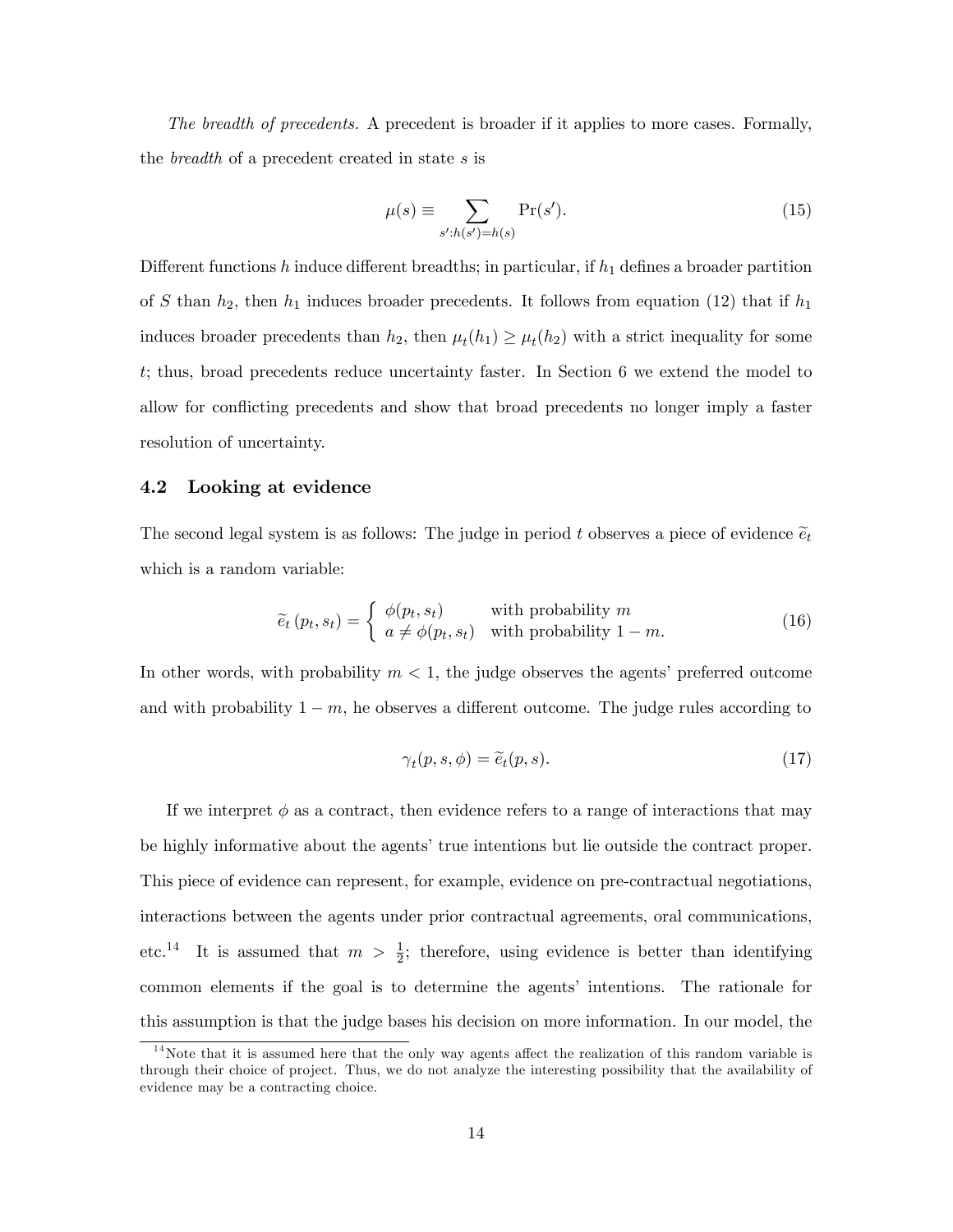use of evidence would be strictly dominated if this were not true. (See Scott (2000a, 2000b) for the alternative view that a judge considering such evidence is more likely to misread the agents' intentions.)

The record contains the evidence and the ruling. It is assumed that  $\tilde{e}_t$  are iid; thus, a ruling in one case does not provide any information regarding rulings in other cases.

We obtain  $m_t(p, s) = m$  for every pair  $(p, s)$ . In addition,  $b_t^* = m$  for every t; thus, legal uncertainty is not reduced through time.

### 4.3 The example in formal terms

To clarify our notation, it may help to cast the example in Section 2 in formal terms. The set of states is  $S = \{s_1, s_2\}$ , and the set of projects is  $P = \{p_1, p_2\}$ . If the agents choose the first project  $p_1$ , the two units go to agent 1 in state  $s_1$  and to agent 2 in state  $s_2$ ; if they choose the second project  $p_2$ , the two units go to agent 2 in state  $s_1$  and to agent 1 in state  $s_2$ . The judge does not observe who has the two units from the project, but each agent has an additional unit that can be seized to enforce the contract. Outcomes refer to the two units (one from each agent) that can be seized to enforce the contract. There are three possible outcomes that define the distribution of these two units:  $a_1 = \{2, 0\}, a_2 = \{0, 2\}$ and  $a_3 = \{1, 1\}$ . The first outcome says that agent 2 transfers one unit to agents 1, the second outcome says that agent 1 transfers one unit to agent 2, and the third outcome says that no transfers are made. In the example we focus only on the first two outcomes; therefore,  $A = \{a_1, a_2\}.$ 

The preferred outcomes is intended to make sure that each agent ends up with two units.

Thus,  $\phi(p, s) =$  $\sqrt{2}$  $\left| \right|$  $\left\vert \right\vert$  $a_2$  if  $p = p_1$  and  $s = s_1$  $a_1$  if  $p = p_1$  and  $s = s_2$  $a_1$  if  $p = p_2$  and  $s = s_1$  $a_2$  if  $p = p_2$  and  $s = s_2$ 

Denote by  $u(x)$  the utility from having x units in the example. If the judge chooses the preferred outcome, each agents ends up with two units; therefore,  $u = u(2)$ . If the judge chooses the wrong outcome, one agents ends up with four units, and the other agent ends up with nothing. Therefore,  $v + \varepsilon = u(4)$ ,  $v - \varepsilon = u(0)$ , and  $v = \frac{1}{2}$  $\frac{1}{2}u(0) + \frac{1}{2}u(4).$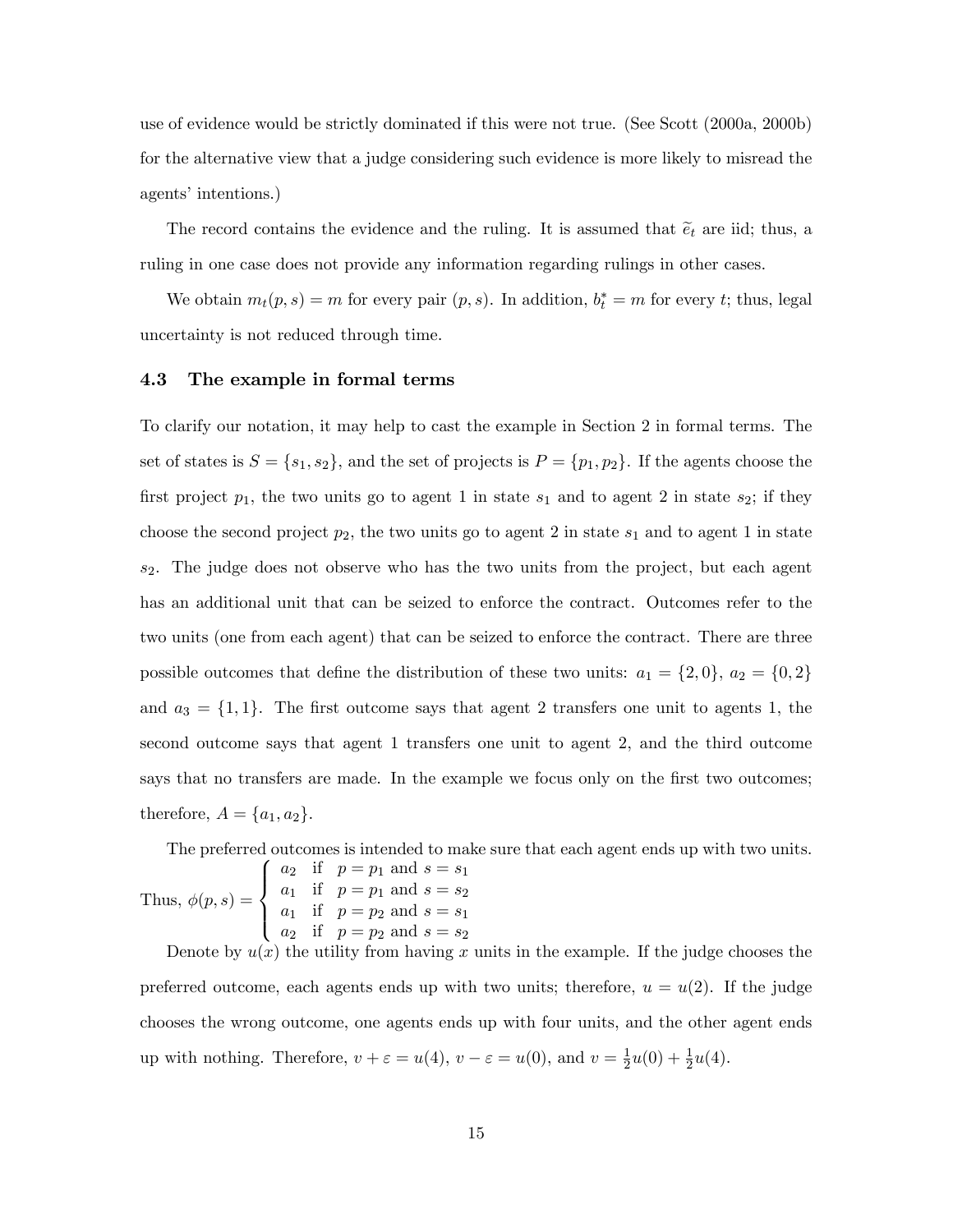The rest of the example refers to the legal system. In the first system the judge rules based on his type; the first type always rules  $a_2$ , and the second type always rules  $a_1$ . In our formulation, this means that the two states have the same common element, that is  $h(s_1) = h(s_2)$ ; denote this common element by f; then the set of common elements is  $F = \{f\}$ . The first type of judge rules according to  $g_1$ , where  $g_1(f) = a_2$ , the second type rules according to  $g_2$ , where  $g_2(f) = a_1$ . Therefore, the set of types is  $G = \{g_1, g_2\}$ . Since the judge is equally likely to be of either type,  $Pr(g_1) = Pr(g_2) = 1/2$ . Since both states have the same common element, a single ruling resolves all legal uncertainty when a precedent is created.

#### 4.4 Interpretation

Our two stylized legal systems have connections to real world legal systems. For example, Atiyah and Summers (1987) have drawn the distinction between the formalist approach of the English legal system and the substantive approach of the U.S. legal system. They argue that English judges are more likely to read contracts literally and narrowly, a particular type of rule, while U.S. judges are more likely to consider a broad range of evidence, including noncontractual evidence, so as to achieve a "just" outcome. Indeed, confronted with a contract that is not clear about the agents' intentions, the Uniform Commercial Code, which has been adopted in part or in whole in all fifty United States, directs the judge to consider: (i) interactions between agents under the existing contract (the *course of performance*) $\rightarrow$ which may vary substantially from the explicit contractual terms; (ii) interactions between the agents under agreements prior to the current one (the course of dealing); and (iii) common business practices (usage of trade).<sup>15</sup>

A second connection relates to the historical development of U.S. legal interpretation in the twentieth century. Legal thinking about parol evidence, evidence of negotiations prior to the final contract, has evolved significantly over the past century. The first Restatement of Contracts, an influential codification of legal thinking about contracts, adopts an ob-

 $15$ Under English law, course of dealing is not accepted as evidence of contracting agents' intentions (Farnsworth, p. 490).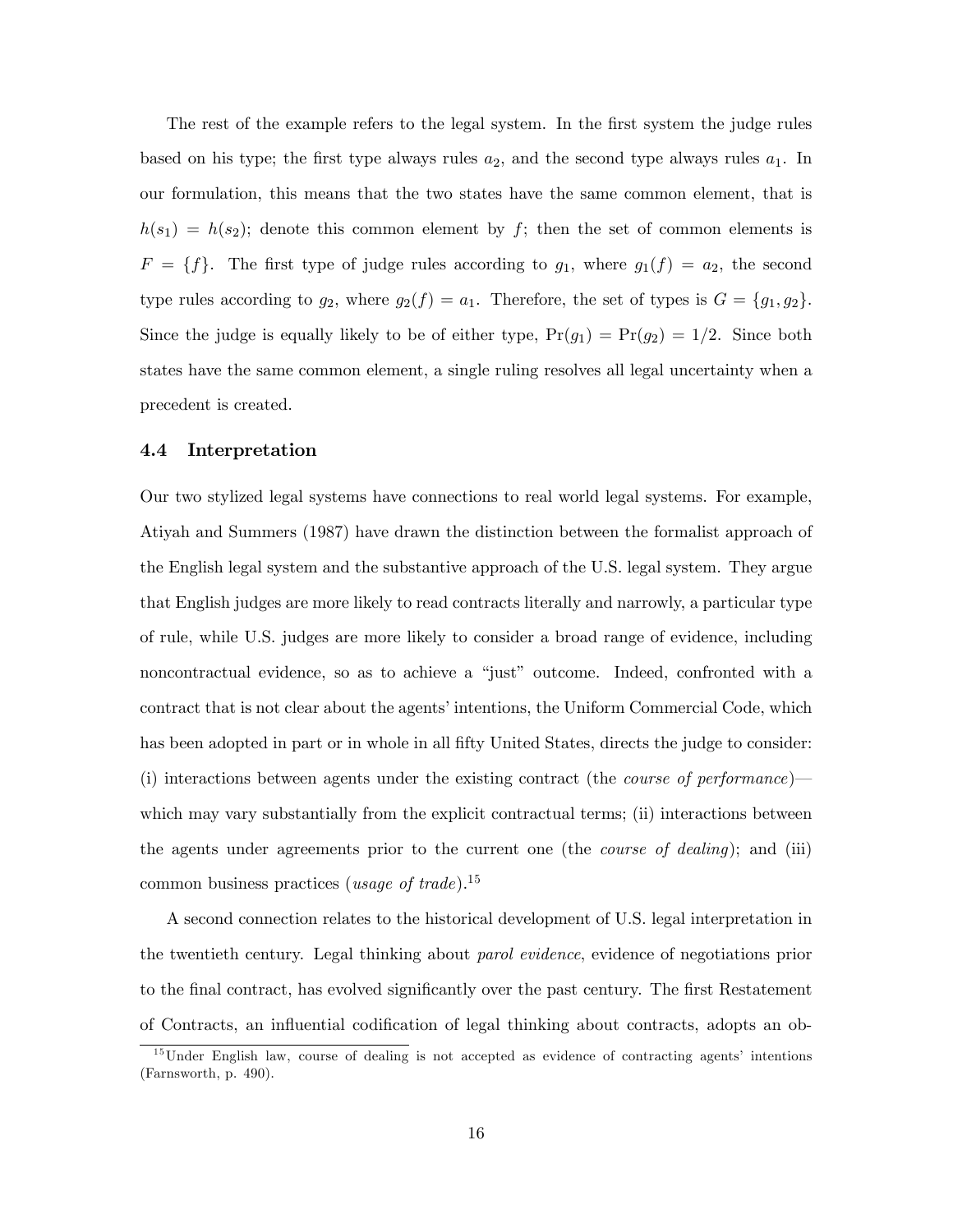jectivist approach to the admissibility of parol evidence for resolving issues not addressed in the Önal contract. According to the objectivist approach the judge inquires whether a reasonable person would have chosen to address these issues. The views the judge assigns to these hypothetical, reasonable persons need not correspond to the understandings of the contracting agents themselves. The Restatement (Second) of Contracts is a later codification that adopts a subjectivist view concerning parol evidence. In the subjectivist view, the court's role is to determine the true intentions of the contracting agents, that is, whether the agents actually intended to address these issues in the contract. In practice, the approach of the Restatement Second leads to a greater willingness to consider parol evidence, while the approach of the Örst Restatement tends to lead judges to accept the written contract as a full expression of the agents' agreement. According to an authoritative current treatise on contracts, Farnsworthís Contracts (3rd edition, 1999), the more liberal approach to the admissibility of parol evidence of the Restatement Second has increasingly gained the upper hand among jurists. In our model, this would represent a movement in the second half of the twentieth century from a system that adopts common elements to a system that is more willing to consider evidence.<sup>16</sup>

### 4.5 The tradeoff

Suppose we want to maximize a weighted sum of the agents' utilities across all periods. This is the same as maximizing  $E \sum_{t=0}^{\infty} w_t b_t^*$ , where the expectation is with respect to the information before period 1 begins, when we do not know the sequence of states that will be realized. The next proposition implies that if we put a lot of weight on the first periods, using evidence is preferred; otherwise, finding common elements is preferred. In addition, identifying common element becomes more attractive when they identify similarities among

 $1<sup>6</sup>$ An objectivist judge would typically need less information to make his decision than a subjectivist judge. Following the Örst Restatement, a judge asks whether reasonable agents would have addressed issues that never ended up in the contract proper. Following the Restatement (Second) a judge would certainly ask this question as part of his inquiry into the actual intentions of the agents. But he would not stop there; for example, the judge would entertain the possibility that the agents' could not be modeled as ìreasonable agents,î or that the words of the contract should be read in an unusual way. In one sense, the objectivist/subjectivist distinction is a special case of the formalist/substantive distinction. In an interesting article that corresponds to our view, Katz (2004) defines the degree of formalism by the extent to which courts rule on the basis of a less information.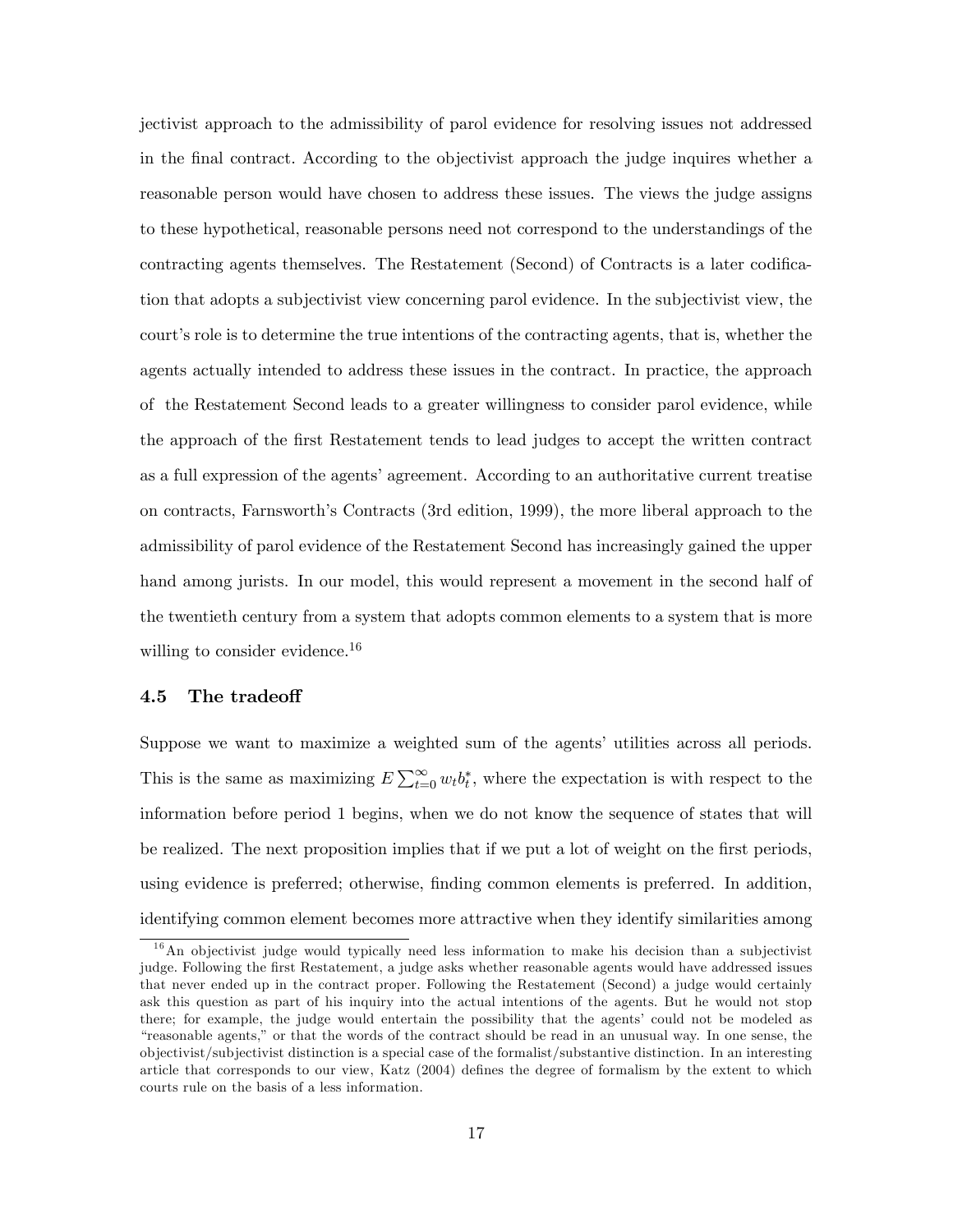a broad set of cases, that is, when precedents are broad. Formally, assume that the breadth of every precedent created is  $\rho \in (0, 1)$ , that is  $\mu(s) = \rho$  for every  $s \in S$ . Then:

**Proposition 1** (i) Under a system that focuses on common elements  $E(b_t^*) = 1 - \frac{1}{2}$  $rac{1}{2}(1 (\rho)^{t-1}$ , and under a system that uses evidence  $E(b_t^*) = m$ . (ii) When  $t > 1$ , the difference  $1 - \frac{1}{2}$  $\frac{1}{2}(1-\rho)^{t-1}-m$  is strictly increasing in t as well as in  $\rho$ ; the difference is negative when  $t = 1$  and positive when t is large enough.

Proof: (i) Consider the common element system. Given that precedents were created for a portion  $\mu_t$  of the states, then in the next period with probability  $\mu_t$  no new precedent is created, and with probability  $1 - \mu_t$ , a new precedent of breadth  $\rho$  is created. Thus,

$$
\mu_{t+1}|\mu_t = \begin{cases} \mu_t & \text{with probability } \mu_t \\ \mu_t + \rho & \text{with probability } 1 - \mu_t. \end{cases}
$$
\n(18)

It follows that

$$
E(\mu_{t+1}|\mu_t) = \mu_t \mu_t + (1 - \mu_t)(\mu_t + \rho)
$$
  
=  $\mu_t + \rho(1 - \mu_t),$  (19)

and

$$
E(\mu_{t+1}) = E(E(\mu_{t+1}|\mu_t)) = E(\mu_t) + \rho(1 - E(\mu_t))
$$
\n
$$
= \rho + (1 - \rho)E(\mu_t).
$$
\n(20)

Using the formula for the sum of a geometric series and the fact that  $E(\mu_1) = 0$ , it follows that

$$
E(\mu_t) = \rho \frac{1 - (1 - \rho)^{t-1}}{1 - (1 - \rho)}
$$
  
= 1 - (1 - \rho)^{t-1}. (21)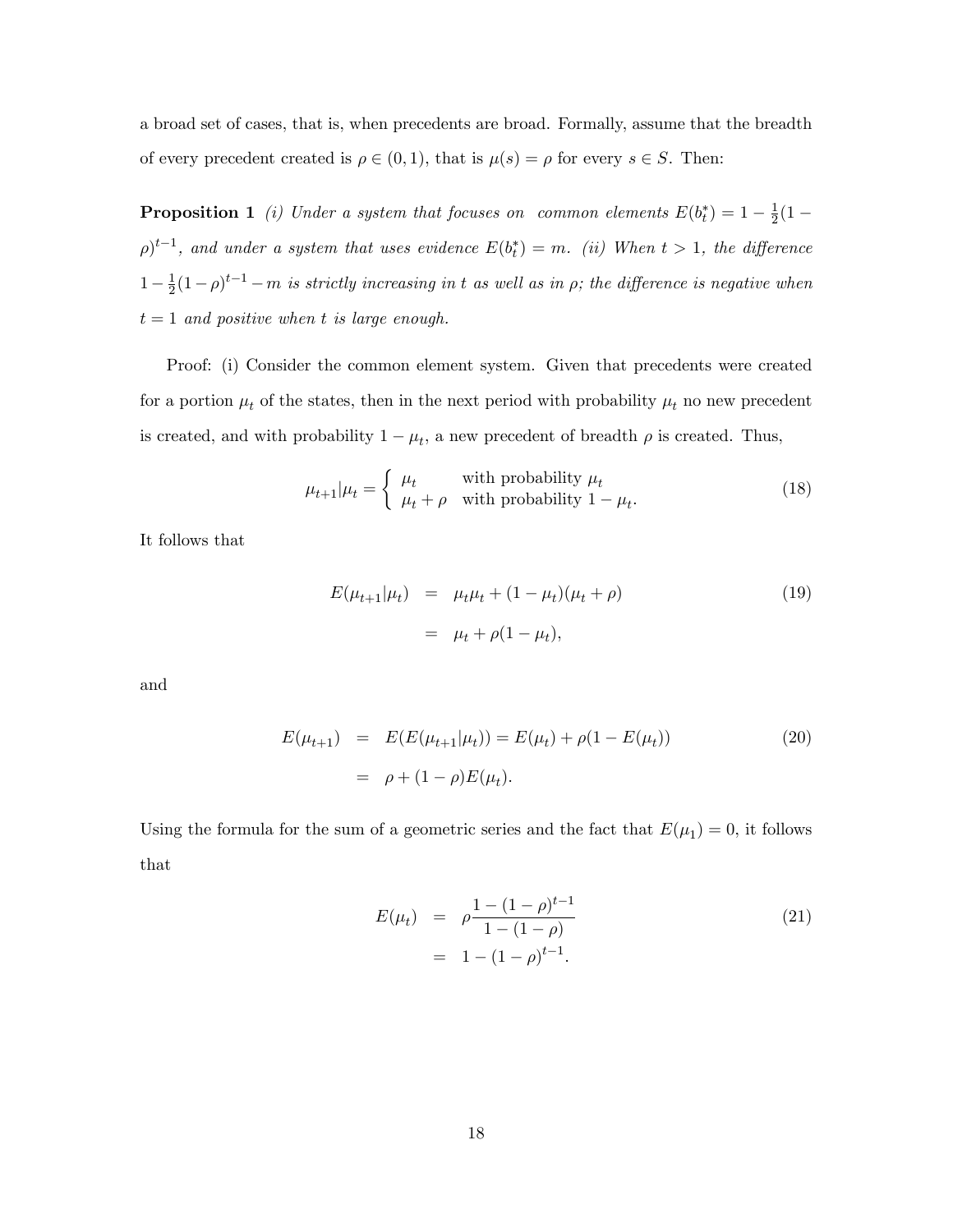Using equations (14) and (21), it follows that under the common element system

$$
E(b_t^*) = E(\mu_t) + \frac{1}{2}(1 - E(\mu_t))
$$
  
=  $\frac{1}{2} + \frac{1}{2}E(\mu_t)$   
=  $\frac{1}{2} + \frac{1}{2}[1 - (1 - \rho)^{t-1}]$   
=  $1 - \frac{1}{2}(1 - \rho)^{t-1}.$  (22)

The second part of (i) is immediate.

(ii) Since  $\rho \in (0, 1)$  and  $t > 1$ , it follows that the difference  $1 - \frac{1}{2}$  $\frac{1}{2}(1-\rho)^{t-1} - m$  is strictly increasing in t and in  $\rho$ . When  $t = 1$ , we obtain that the difference equals  $\frac{1}{2} - m < 0$ , and when  $t$  is large enough, we obtain

$$
\lim_{t \to \infty} [1 - \frac{1}{2}(1 - \rho)^{t-1} - m] = 1 - m > 0.
$$
\n(23)

Q.E.D.

# 5 An application: The speed of innovation.

Suppose that in addition to the projects in  $P$ , there is another project the agent can choose; denote this benchmark project by  $p'$ . We refer to the projects in P as the new type of projects, and to  $p'$  as the old type. While using the new type of project involves legal uncertainty, using the old type of project does not. In particular, if a pair  $t$  chooses  $p'$ , they obtain a utility  $v'_t$  that does not depend on the state or the judge's ruling; in this case they do not go to court. It is assumed that  $v'_t$  are iid according to some distribution function with continuous support  $[v,\overline{v}]$ . So different pairs of agents have a different opportunity cost of adopting the new project.

It is optimal for pair  $t$  to adopt the new type of project if the judge is sufficiently likely to choose their preferred outcome, that is,

$$
v + (u - v)b_t^* \ge v_t'.\tag{24}
$$

Assume that  $u > \overline{v}$ ; thus without legal uncertainty, all agents adopt the new type of project.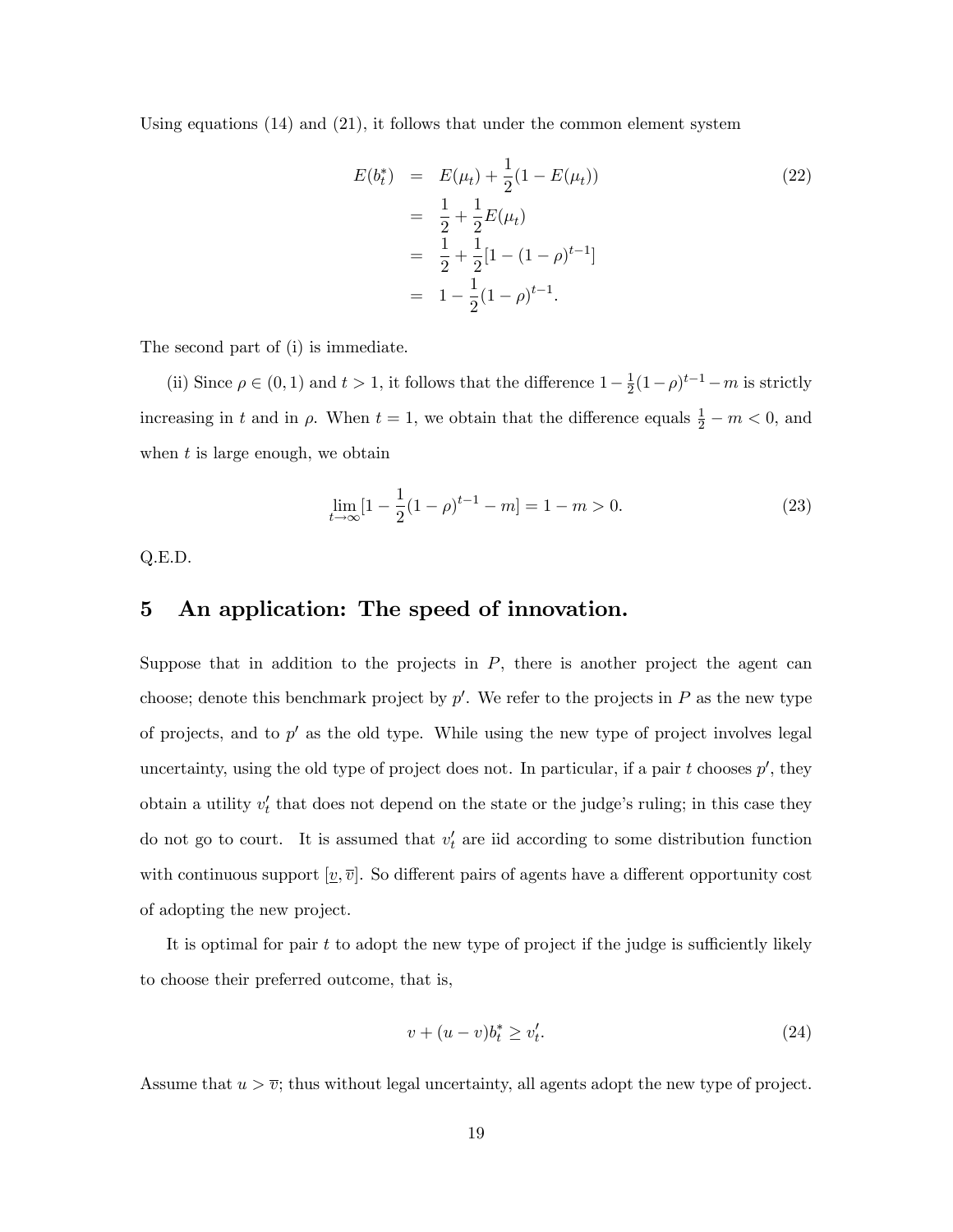In addition,  $\underline{v} < v + (u - v)\frac{1}{2} < \overline{v}$ ; thus with no prior resolution of legal uncertainty, those with a low reservation utility adopt, while those with high reservation utility do not.

Legal uncertainty is reduced only if a case is brought to court, that is if a pair adopts the new type of project, and then only if the court creates a precedent.

Denote by  $T_i$  the time it takes until a new pair adopts the new type of project given that i pairs have already adopted, and let  $E(\cdot)$  denote the expectations operator. We use the letter  $P$ " to denote the system that generates precedents and  $E$ " to denote the system that uses evidence. The following proposition states that a legal systems that creates precedents yield a quicker speed of adoption (than does a system that uses evidence) only after some point in time; before this happens, a system that uses evidence induces faster adoption.

**Proposition 2** (i)  $E(T_1^E) < E(T_1^P)$ . (ii) There exists  $\tau > 1$ , such that  $E(T_i^E) > E(T_i^P)$  if and only if  $i \geq \tau$ .

Proof. Denote by  $b_i$  the probability of a correct judgment given that i pairs have already adopted the new type of project, and denote by  $H_i$  the probability that a pair will adopt the new type of project given that i pairs have already adopted. Then  $H_i \equiv Pr(v'_t$  $v + (u - v)b_i$ ). Since  $T_i$  is a geometric random variable with a parameter (probability of success)  $H_i$ , it follows that  $E(T_i) = 1/H_i$ ; in other words,  $Pr(T_i = x) = H_i(1 - H_i)^{x-1}$ , and  $E(T_i) = \sum_{x=1}^{\infty} x H_i (1 - H_i)^{x-1} = \frac{1}{H}$  $\frac{1}{H_i}$ . In the system that creates precedents,  $b_1^P = \frac{1}{2}$  $\frac{1}{2}$ ,  $b_i^P$ is increasing in i, and  $\lim_{i\to\infty} b_i^P = 1$ . In the system that uses evidence,  $b_i^E = m > 1/2$ . Therefore, there exists  $\tau > 1$ , such that  $b_i^P > b_i^E$  if and only if  $i \geq \tau$ . The result then follows because  $H_i$  is increasing in  $b_i$ . Q.E.D.

Intuitively, in a legal system that creates precedents, each court's decision adds to the body of case law and reduces uncertainty for subsequent entrants. Once a sufficient number of cases have appeared before a judge, subsequent entry can become quite rapid because residual legal uncertainty is low. In a system that uses evidence, there is no such time dependence because each case is decided on its individual merits; in other words,  $(T_i^E)$  is independent of i.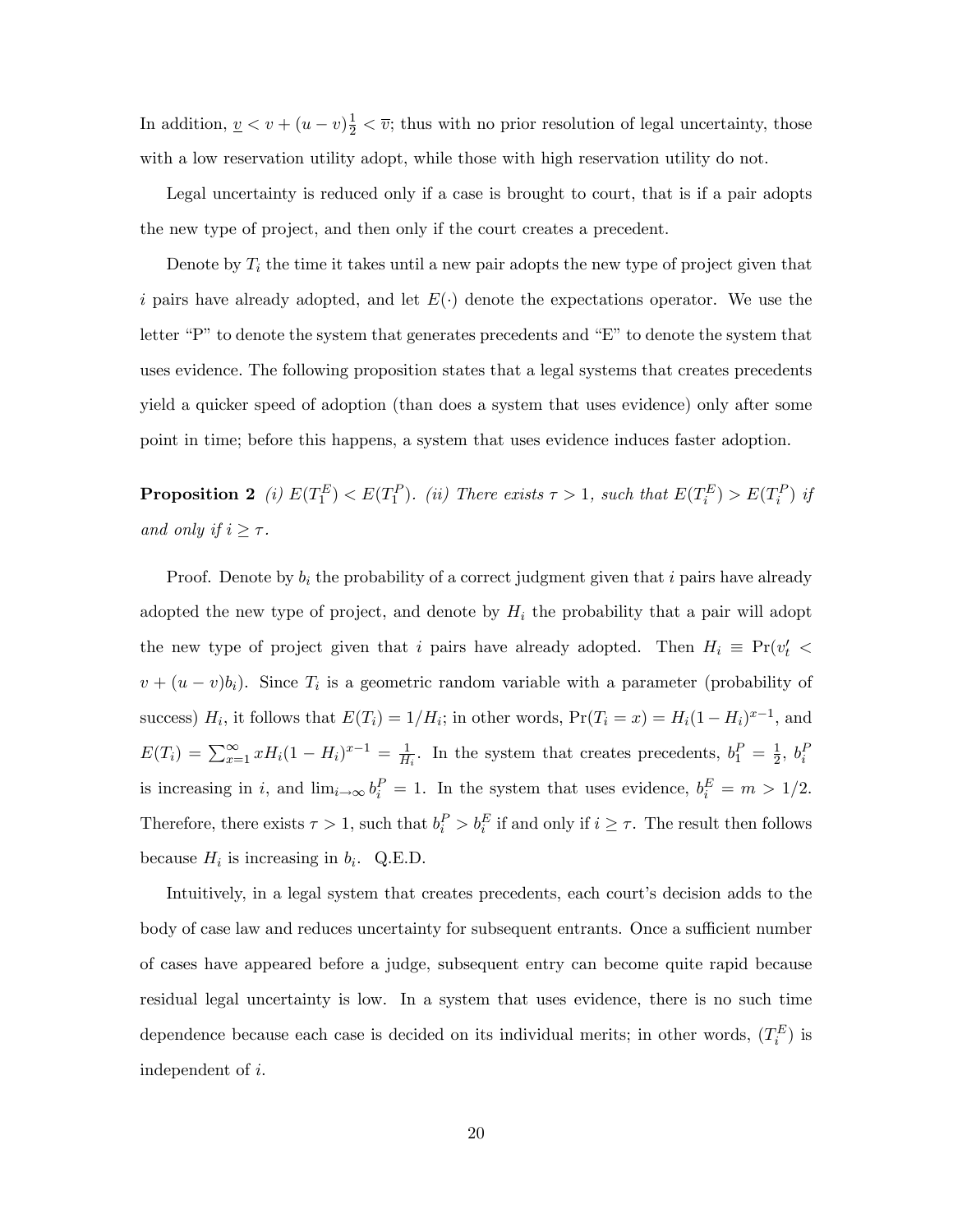#### 5.1 A mixed system

A special case of the analysis above is when  $\underline{v} > v + (u-v)\frac{1}{2}$  $\frac{1}{2}$ . In this case, in the system that creates precedents, we obtain that in the proof of Proposition 2,  $H_0 = 0$ , and the innovation process does not start at all. Suppose now that the judge in each period can use a mixture of evidence and precedents. We can then ask: What is the minimum probability of looking at evidence that is necessary to get the innovation process started, that is, to induce some agents to adopt the new type of project?

In more detail, consider a third legal system that is a combination of the first two. In each period, the judge observes two facts:  $h(s_t)$  and  $\tilde{e}_t(p_t, s_t)$ . He then chooses one fact as the basis for his ruling. With probability q, he chooses  $\tilde{e}_t(p_t, s_t)$ , and with probability  $1-q$ , he chooses  $h(s_t)$ . If he chooses  $h(s_t)$ , he rules according to the function g; otherwise, he rules  $\tilde{e}_t$ . Then

$$
\gamma_t(p, s, \phi) = \begin{cases} h(g(s)) & \text{with probability } 1 - q \\ \tilde{e}_t(p, s) & \text{with probability } q. \end{cases} \tag{25}
$$

The probability  $q$  is a choice variable determined by the designer of the legal system, not by the individual judge. The record contains the two facts observed, the fact chosen, and the ruling. In our formulation, it does not matter if the record contains the two facts, or just one because: (i) if the judge rules based on  $\tilde{e}_t$ , agents learn nothing about g even if  $h(s_t)$  is in the record; and (ii) if the judge rules based on  $h(s_t)$ , agents learn  $g(h(s_t))$  even if  $\tilde{e}_t$  is in the record.

A key assumption is that the judge cannot adopt the best of both methods of interpretation. He cannot rule in the case at hand based on the idiosyncratic evidence, while creating a precedent that holds for subsequent cases. If it was possible to rule on the basis of evidence and also to announce a hypothetical ruling based on a common element, the judge would both increase the probability of a correct judgment in the current case and reduce uncertainty for all subsequent agents, clearly a first best.

In practice, the first best is often infeasible. Making a general ruling to create a precedent while making an exception for the case at hand based on special considerations creates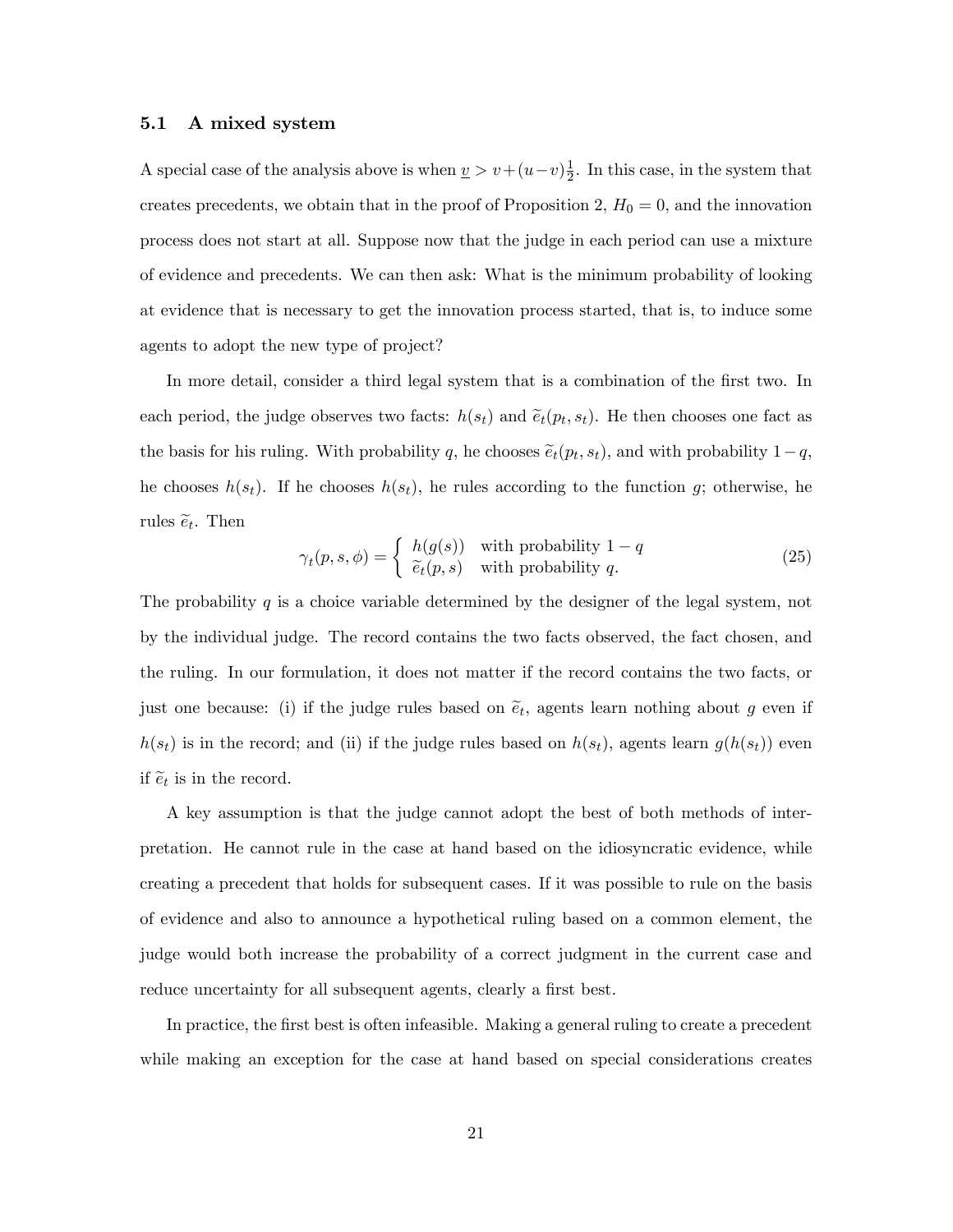problems. The most fundamental problem is that this contradicts the legal principle that similar cases should be treated the same, a principle that underlies the rationale for binding precedents.<sup>17</sup>A judge's finding that certain facts are truly essential is undermined if he makes an exception for the case at hand. Another problem is signal extraction; subsequent agents have a harder time disentangling the logic of the judge's opinion and, thus, have a harder time determining what precedent has actually been set. A third problem is legitimacy. The judge's willingness to actually rule on the basis of his own reasoning provides agents with greater assurance that the judge hasn't ruled arbitrarily or corruptly.<sup>18</sup> In light of these reasons, we examine legal systems that are second best.<sup>19</sup>

The next proposition shows that as more uncertainty is resolved it is less necessary to look at evidence. Thus, the minimum probability of looking at evidence needed to induce innovation is decreasing through time.

Consistent with previous notation, suppose uncertainty was resolved for the states in  $S'$ and denote  $\mu = \sum_{s \in S'} Pr(s)$ . Denote by  $q_{min}(\mu)$  the minimum probability needed to have the innovation process continue.

## **Proposition 3** If  $\mu_1 < \mu_2$ , then either  $q_{\min}(\mu_1) = q_{\min}(\mu_2) = 0$  or  $q_{\min}(\mu_1) > q_{\min}(\mu_2)$ .

Proof: Denote  $H(b) \equiv Pr(v_t' \le v + (u-v)b)$ ; this is the probability that a pair will adopt the new type of projects if they believe that the judge will rule correctly with probability b. With probability  $\mu$ , the agents observe  $s \in S'$ ; so they do not face legal uncertainty. Otherwise, if evidence is used (probability q), the judge rules correctly with probability  $m$ , and if evidence is not used (probability  $1 - q$ ), the judge rules correctly with probability

 $17$ According to Eisenberg (1988): "[A] court should reason by articulating and applying rules that it is ready to apply in the future to all persons who are situated like the disputants."  $(p. 9)$ 

 $1<sup>8</sup>$  According to Eisenberg (1988): "Retroactivity also serves to ensure that the rule a court announces is sufficiently well considered that the court is willing to apply the rule to individuals who stand before it." (p. 127)

 $1<sup>9</sup>$  Judges sometimes engage in a practice called prospective overruling; they decide the case at hand on the basis of an existing precedent but announce a new precedent to be used for subsequent cases. Judges use this practice when they view the existing precedent as wrong but recognize that agents have made significant investments believing that the existing precedent was binding. On the one hand, this is quite different from announcing the essential facts of a case and then ruling on the basis of a different set of facts. That said, legal scholars have argued that prospective overruling creates tensions for precisely the reasons we discuss. See Eisenberg (1988), Chapter 7, and Atiyah and Summers (1987), Chapter 5.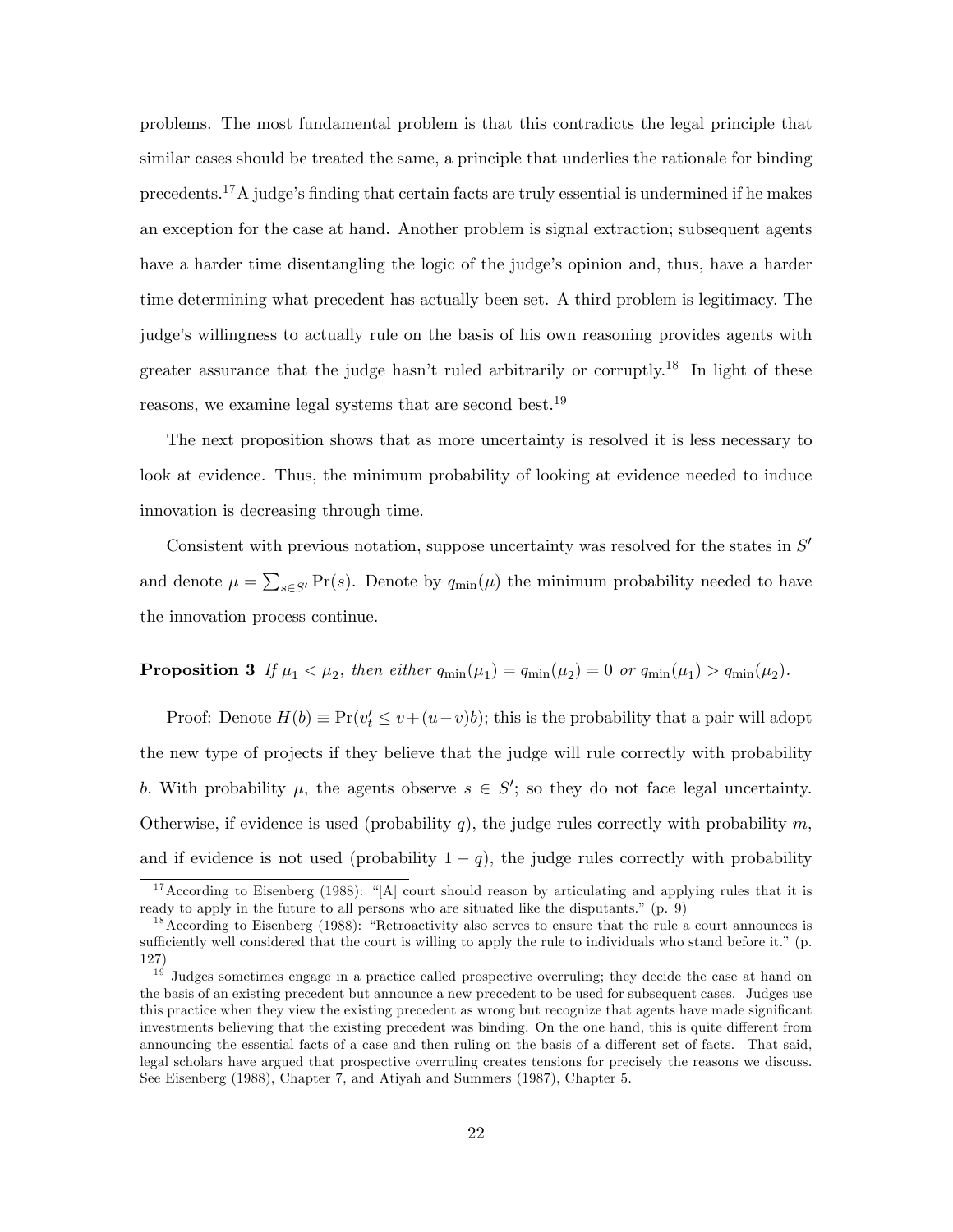$1/2$ . Denote

$$
d(q) = mq + \frac{1}{2}(1 - q).
$$
\n(26)

The ex-ante probability of ruling right is  $b = \mu + (1 - \mu)d(q)$ . The innovation process continues if and only if  $H(b) > 0$ . This happens if and only if  $v + (u - v)b \geq \overline{v}$ , which is equivalent to  $b \geq \overline{b}$ , where  $\overline{b} \equiv \frac{\overline{v} - v}{u - v}$  $\frac{v-v}{u-v}$ . Note that  $b \geq b$  is equivalent to  $\mu + (1-\mu)d(q) > b$ , which is equivalent to

$$
d(q) > \frac{\bar{b} - \mu}{1 - \mu}.\tag{27}
$$

Since  $d(0) = \frac{1}{2}$ , it follows that if  $\frac{b-\mu}{1-\mu} < \frac{1}{2}$  $\frac{1}{2}$ , then  $q_{\min}(\phi) = 0$ ; in this case agents innovate even if evidence is not used. Otherwise,  $q_{\min}(\phi)$  solves  $d(q) = \frac{b-\mu}{1-\mu}$ , and we obtain,

$$
q_{\min}(\phi) = \frac{\frac{\bar{b} - \mu}{1 - \mu} - 1/2}{m - 1/2}.
$$
\n(28)

Since  $\bar{b} < 1$ , it follows that when  $\mu$  is higher,  $q_{\min}(\mu)$  is lower. Q.E.D.

# 6 Multiple jurisdictions

We now extend the model to allow for two locations (or jurisdictions). This permits us to examine the optimal breadth of precedents. In a single location model, precedents always resolve uncertainty and broader precedents resolve more uncertainty. However, in a model with multiple locations broader precedents may lead to conflicts.

The idea of multiple locations can be interpreted in two different ways. The first is literal. In the United States, there are 50 state court systems, as well as the federal court system. And within individual state systems there are often multiple departments; for example, there are four administrative departments in N.Y. State. Thus, the resolution of a case often raises issues of conflicting precedents from different jurisdictions. A second interpretation is that different lines of precedents may develop in two series of cases, whose similarities are not initially recognized. At some point, a clever lawyer will recognize the relevance of another line of precedent because it benefits his client in a dispute.<sup>20</sup>

 $^{20}$ We do not endogenize the number of jurisdications. This is an interesting question, but in this paper we take the view that the number of jurisdictions is given by political constraints outside the control of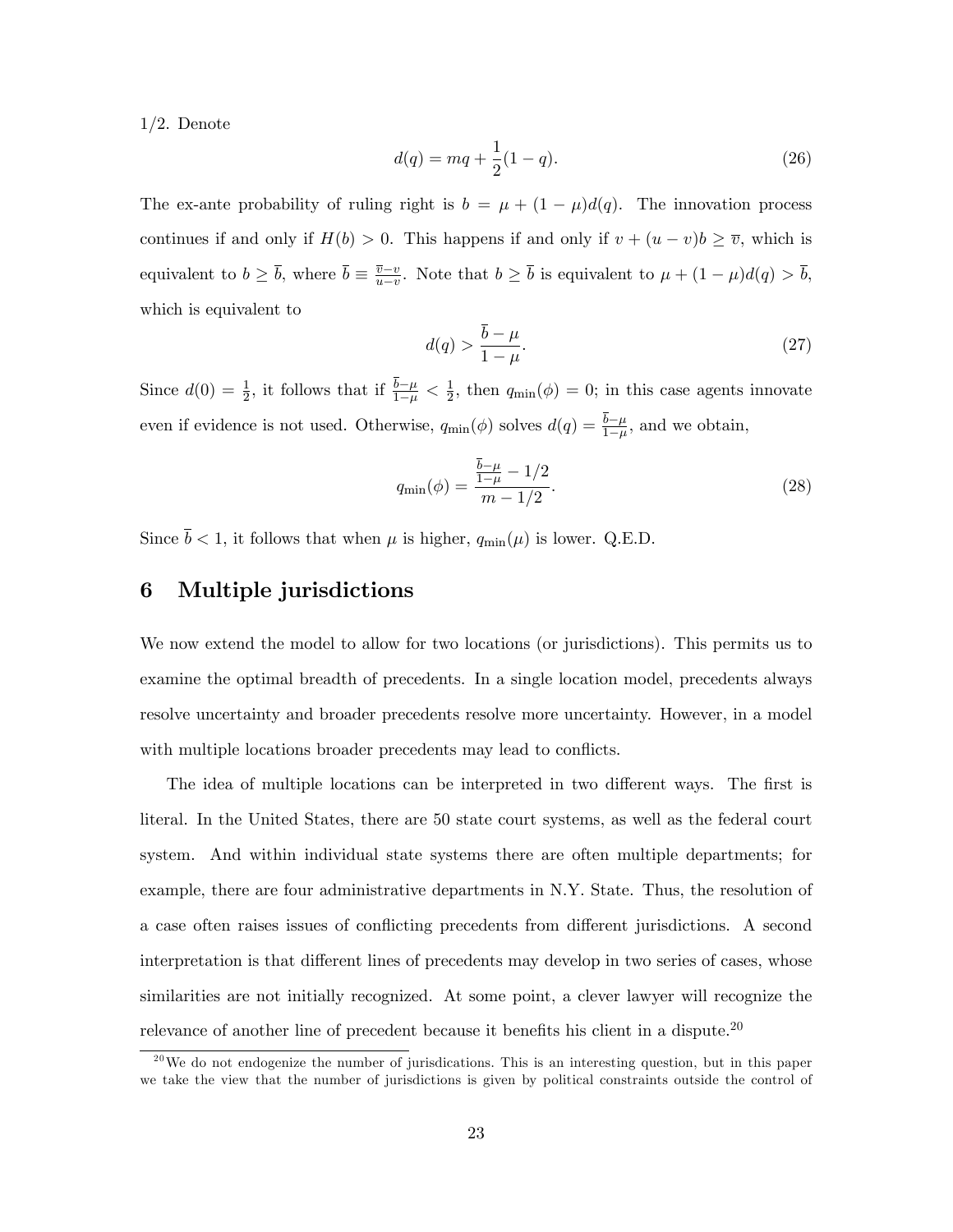Judges in each location tend to follow precedents from their own location; however, there is a positive probability that a judge will rule based on a precedent created in the other location. Thus,  $\gamma_t$  depends on the record created in each location. Note, we do not permit a judge to ignore the precedent from another location, which would be strictly optimal in our model. Consider the following interpretation. Agents enter into an agreement that inevitably leads to activities in various states; these activities might involve input purchases, sales, etc. If a dispute takes place over an activity in a particular state, that state may become the jurisdication in which the case is heard. Thus, there is some probability of conflicting precedents that is neither under the control of the designer of the legal system nor of the judge hearing the case. $2<sup>1</sup>$ 

We study a two-period model and focus on judges in a pure common element system. In the first period, there is a different pair in each location, and judges in location  $i$  rule based on  $g_i$  and  $h_i$ . Consider now the second period, and focus (without loss of generality) on location 1. Denote by  $S_i'$  the set of states for which a precedent was created in location  $i$  in the first period. (Here, the subscript refers to a location; in the previous sections the subscript  $t$  referred to a period.) We assume that in the second period the judge in location 1 rules according to

$$
\gamma(p,s) = \begin{cases} g_1(h_1(s)) & \text{if } s \notin S_2'\\ \tilde{\beta}g_2(h_2(s)) + (1-\tilde{\beta})g_1(h_1(s)) & \text{otherwise,} \end{cases}
$$
(29)

where

$$
\widetilde{\beta} = \begin{cases} 1 & \text{with probability } \beta \\ 0 & \text{with probability } 1 - \beta. \end{cases}
$$
 (30)

If the other location (location 2) created a precedent for the case in hand, there is a probability  $\beta$  that location 1 will adopt the other precedent. Otherwise, the court in location 1

the designers of the legal system. In our model, a single jurisdiction would be optimal because it would minimize conflicts. However, multiple jurisdictions (with a positive probability of conflicting precedents) would naturally arise in a model where experimentation is valuable because some precedents are more efficient than others. They might also arise when multiple cases arise simultaneously or when the similarities among different cases are not recognized immediately. We are currently exploring these issues.

 $2<sup>1</sup>$ We assume that agents cannot instruct the court to use the precedent of their preferred jurisdiction. While real-world agents do include such clauses in contracts, these clauses are imperfectly enforceable. If we interpret the locations as states, another state's court may (successfully) claim that its own interests in the case override the interests of the state cited in the agentsícontract. See Siegal and Borchers (2005). If we interpret the conflict as one in which two different areas of law are merged, agents will typically be unable to write enforceable clauses to avoid such novel legal developments.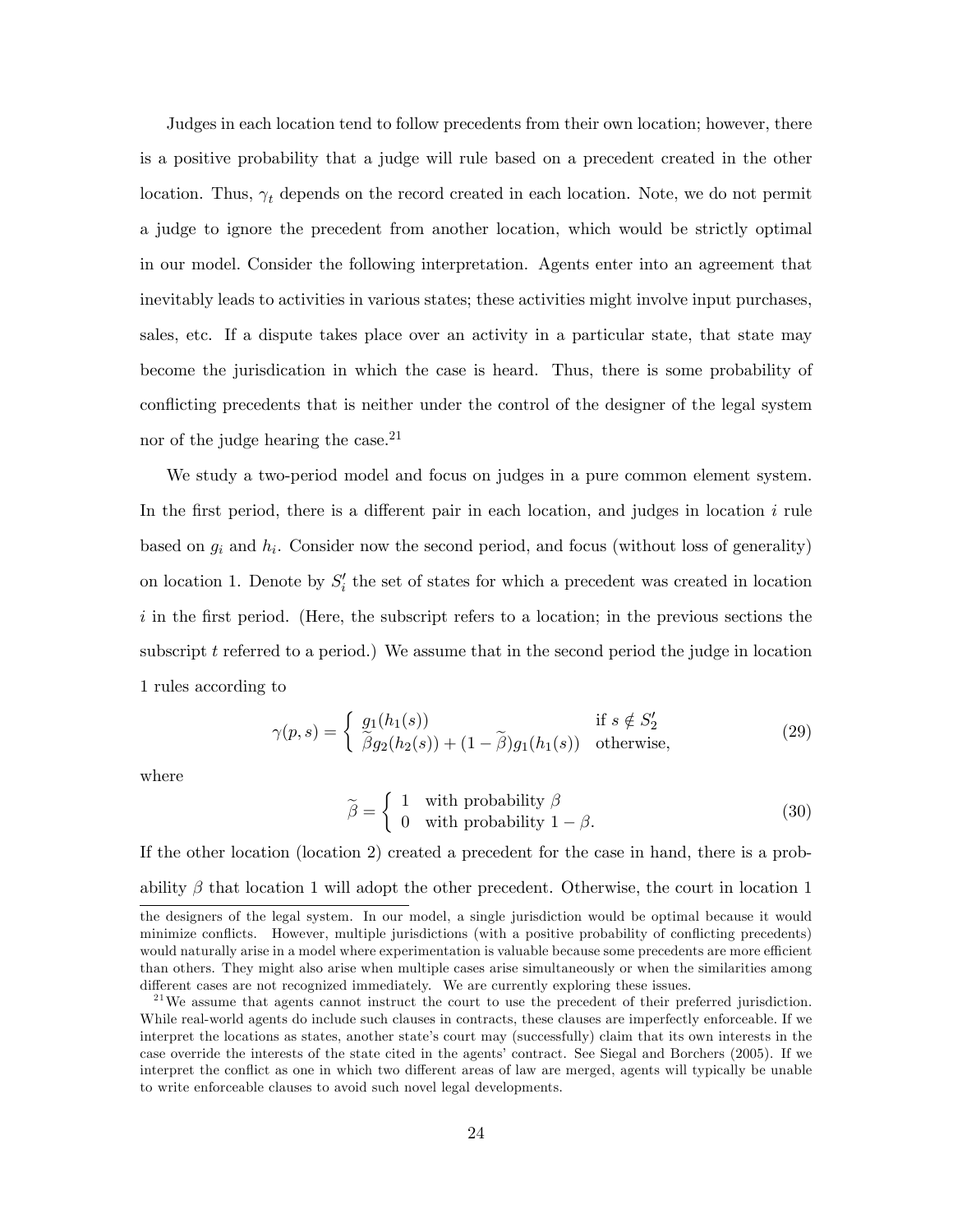follows its own precedents, or if there is none, it creates a new one. Assume for simplicity that if both locations create a precedent for the same case, the precedents contradict one another; that is,  $g_1(s) \neq g_2(s)$  for every s. These assumptions can be relaxed. In particular, our results are not sensitive to the details of how conflicting precedents are resolved, as long as there is some probability that the local precedent will not be followed.

For simplicity, we focus on a particular specification of the information available to the contracting agents: When agents choose their project, they know the record created in their location, but not in the other location; therefore, they can adjust their project only to the precedents created in their own location.

Denote  $\rho = \sum_{s \in S'_1} \Pr(s)$  and  $\rho' = \sum_{s \in S'_2} \Pr(s)$ ; the breadth of the precedent created in location 1 is  $\rho$ , and the breadth of the precedent in location 2 is  $\rho'$ . Assume that agents know the functions  $h_i$ , so they know  $\rho$  and  $\rho'$ . Let  $b_i$  denote the probability of a correct ruling for the second pair in location  $i$ . Then

$$
b_1 = \rho + \frac{1}{2}(1 - \rho) - \beta \rho \rho'. \tag{31}
$$

The first two terms are the same as in the single location case. The last term represents the case in which the judge rules based on a precedent from the other location. This happens when the state that is realized in period 2 belongs to  $S'_1 \cap S'_2$  and  $\beta = 1$ . In this case the resolution of uncertainty is zero instead of one because agents adjusted their project to  $g_1$  but not to  $g_2$ . The overall effect is  $1 \times Pr(\beta = 1) \times Pr(s \in S_1' \cap S_2') = \beta \rho \rho'$ . Note that equation (31) assumes that the agents adjust their project according to the precedent created in their own location. Alternatively, the agents could choose a project at random and obtain  $b_1 = \frac{1}{2}$  $\frac{1}{2}$ . The first choice is preferred when  $\rho + \frac{1}{2}$  $\frac{1}{2}(1-\rho) - \beta \rho \rho' > \frac{1}{2}$  $\frac{1}{2}$ . Since  $\rho > 0$ , this is equivalent to  $\beta \rho' < \frac{1}{2}$  $\frac{1}{2}$ .

Using equations similar to (29) and (31), we obtain that the probability of a correct ruling in location 2 is

$$
b_2 = \rho' + \frac{1}{2}(1 - \rho') - \beta \rho' \rho.
$$
 (32)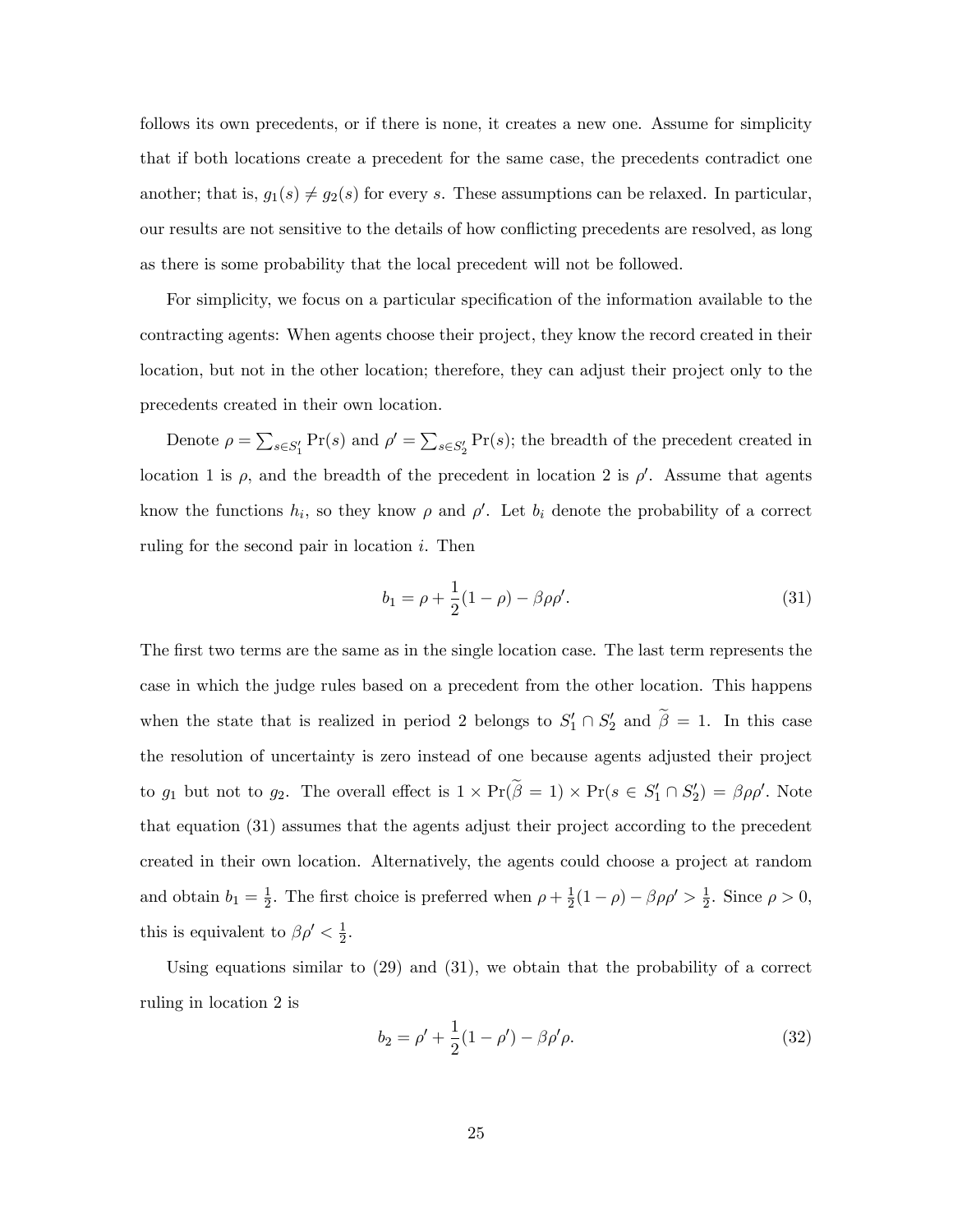### 6.1 Optimal breadth

We solve for the breadth that leads to the maximal reduction in legal uncertainty in both locations. The objective function is to choose  $\rho$  and  $\rho'$  that maximize  $b_1 + b_2$ . It follows from  $(31)$  and  $(32)$  that

$$
b_1 + b_2 = 1 + \frac{1}{2}(\rho + \rho') - 2\beta \rho' \rho \tag{33}
$$

Differentiating with respect to  $\rho$ , we obtain

$$
\frac{1}{2} - 2\beta \rho' = 0,\t\t(34)
$$

and differentiating with respect to  $\rho'$ , we obtain

$$
\frac{1}{2} - 2\beta \rho = 0.
$$

The optimal solution is

$$
\rho^* = \rho^{*'} = \frac{1}{4\beta}.\tag{35}
$$

(Note that the condition  $\beta \rho' < \frac{1}{2}$ )  $\frac{1}{2}$  that assures that adjusting the project to the precedent in one's location is satisfied.) As one may expect, broad precedents are more useful when  $\beta$ is low, that is, when the likelihood of conflict is low.

### 6.2 Interpretation

We showed that when there is a large chance of conflict it is better to create narrower precedents; thus, the advantage of using rules versus using evidence is reduced. This suggests a connection between multiple jurisdictions, the extent to which precedents are binding, and the use of evidence. Our model is consistent with Atiyah and Summers'(1987) observation that precedents are less binding in the U.S. than in England, a fact they ascribe (partly) to the greater number of overlapping jurisdictions and, thus, the greater prevalence of conflicting precedents in the U.S. Our results also suggest one reason why U.S. courts may adopt a less formalist approach than do English courts. Precedents that are more likely to generate conflicts are less able to resolve legal uncertainty. In turn, we expect U.S. courts to use evidence more often.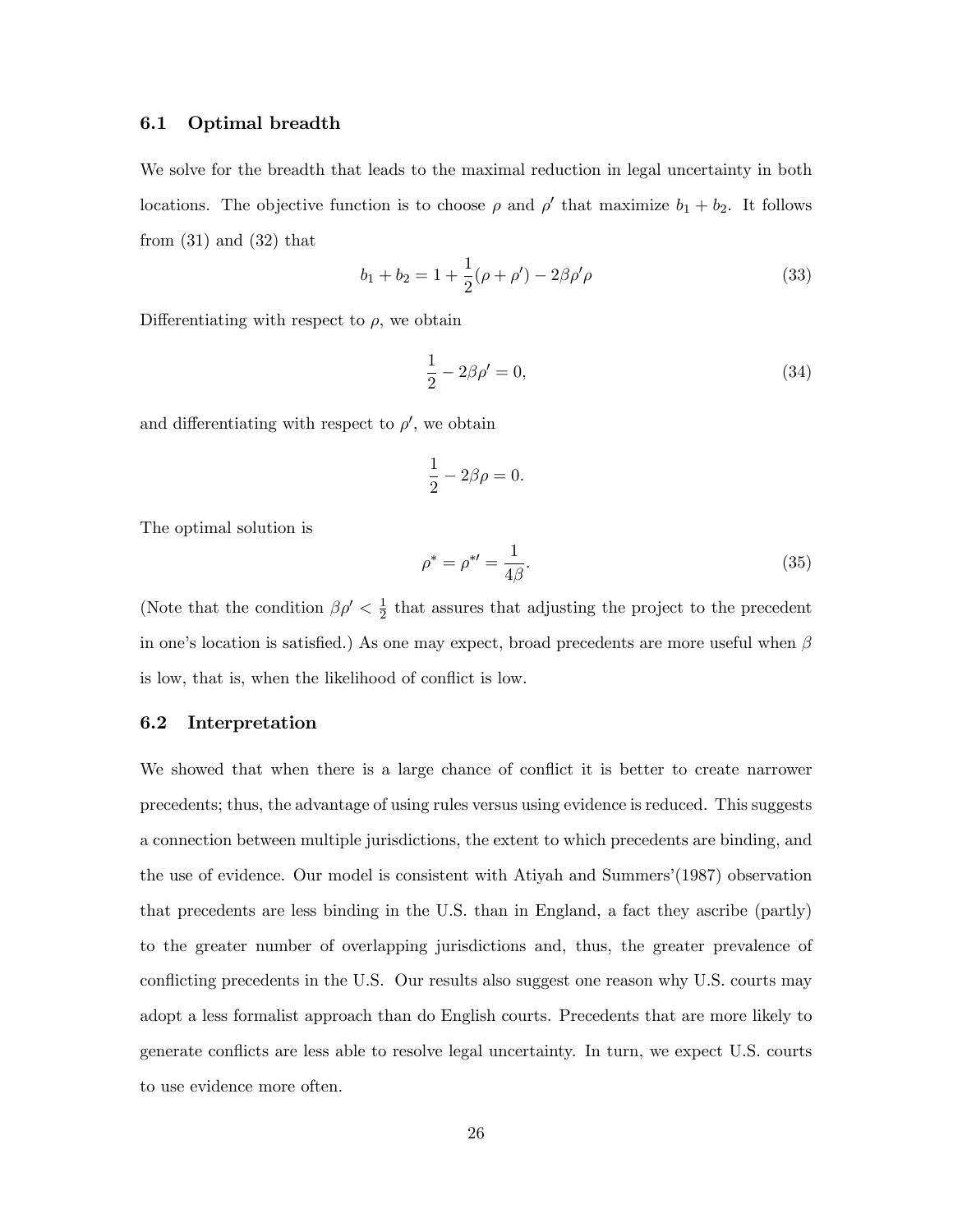This interpretation is less consistent with another of Atiyah and Summers' (1987) observations that in England precedents tend to be more narrowly drawn than precedents in the U.S. According to our simple model, the possibility of conflict would induce U.S. courts not only to use evidence more often but also to draw relatively narrow precedents. We are currently working on an extension of the model that may resolve this issue and bring our theoretical model closer to the empirical evidence.

# 7 Conclusion

Considering a wide range of evidence may increase the likelihood that the judge makes a correct ruling in the case at hand but it undermines the formation of precedents that resolve legal uncertainty for subsequent agents. In a model of contractual innovation, this tradeoff implies that the use of evidence increases the likelihood of innovation in any period, while judgments that use less information but identify elements that are common to many cases can increase the rate of diffusion of the innovation through the formation of precedents. When courts can use a mixture of evidence and precedents, the minimum amount of evidence that is necessary to induce agents to adopt the innovation is (weakly) decreasing over time. If precedents are fully binding, our tradeoff says that the broadest possible precedents are more desirable. But if there are overlapping jurisdictions or multiple sources of law, the optimal breadth of precedents is reduced because broad precedents are more likely to conflict with one another. Accordingly, overlapping jurisdictions increase the value of using evidence.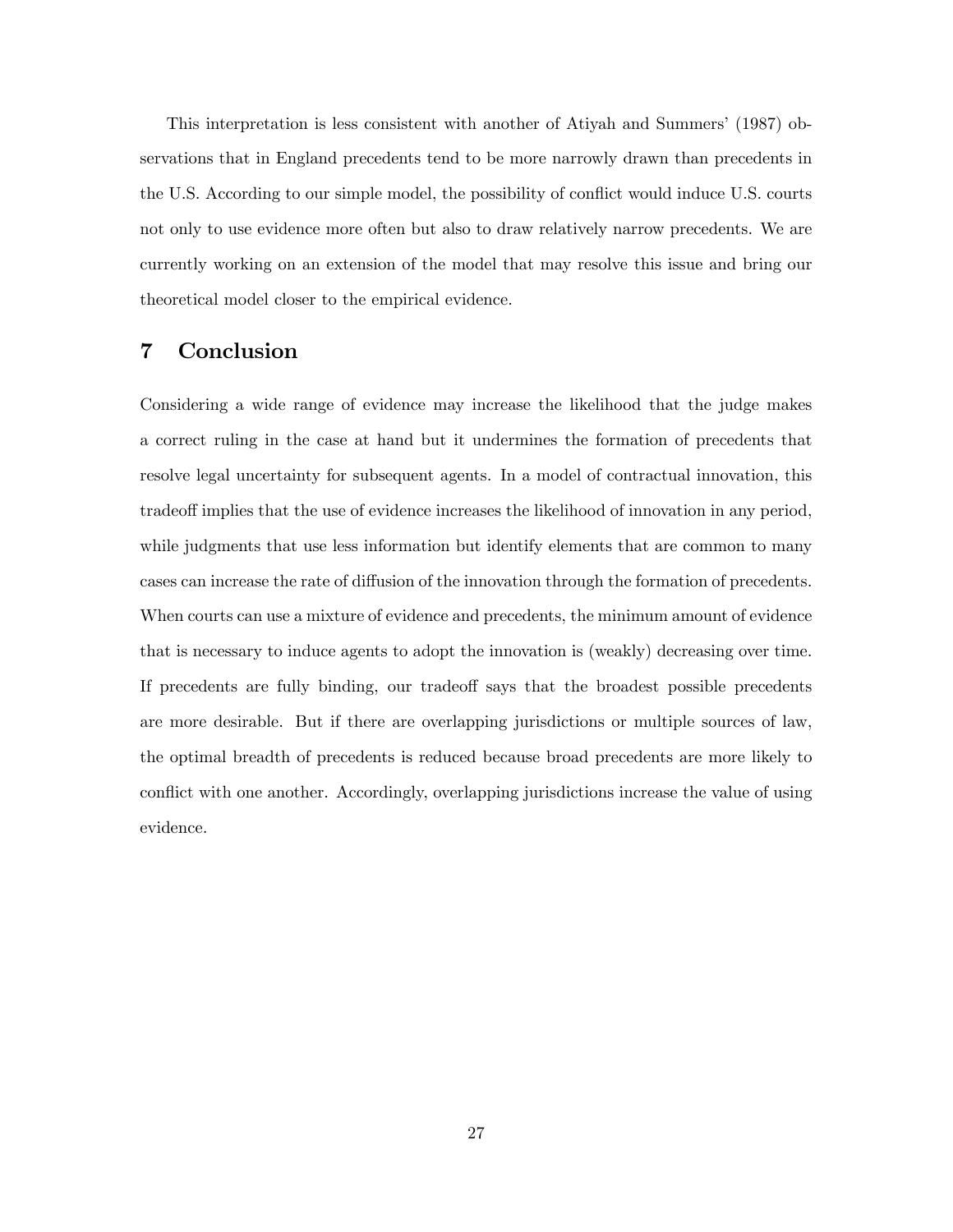# References

- [1] Anderlini, Luca, Leonardo Felli, and Andrew Postlewaite, "Courts of Law and Unforeseen Contingencies," Working Paper (2003a).
- [2] Anderlini, Luca, Leonardo Felli, and Andrew Postlewaite, "Should Courts Always Enforce What Contracting Parties Write?" Working Paper (2003b).
- [3] Atiyah, P.S., and Robert S. Summers, Form and Substance in Anglo-American Law, Clarendon Press (1987).
- [4] Chatterji, Shurojit, and Dragan Filipovich, "Ambiguous Contracting: Natural Language and Judicial Interpretation," Working Paper, ITAM (2002).
- [5] Djankov, Simeon, Rafael La Porta, Florencio Lopez-de-Silanes, and Andrei Shleifer, "Courts," Quarterly Journal of Economics, 118 (2003), 453-517.
- [6] Eisenberg, Melvin A., The Nature of the Common Law, Harvard University Press (1988).
- [7] Eternity Global Master Fund Limited, plaintiff against Morgan Guaranty Trust Company of N.Y. and JP Morgan Chase Bank, Defendants, United States District Court for the Southern District of N.Y., Oct. 29, 2002.
- [8] Eternity Global Master Fund Limited, plaintiff against Morgan Guaranty Trust Company of N.Y. and JP Morgan Chase Bank, Defendants, United States District Court for the Southern District of N.Y., June 5, 2003.
- [9] Farnsworth, E. Allen, Contracts, Third Edition, Aspen Law and Business (1999).
- [10] Franks, Julian, and Oren Sussman, "Financial Innovations and Corporate Bankruptcy," Journal of Financial Intermediation, 14 (2005), 283-317.
- [11] Gennaioli, Nicola, "Contracting in the Shadow of the Law," Job market paper, Harvard University (2003).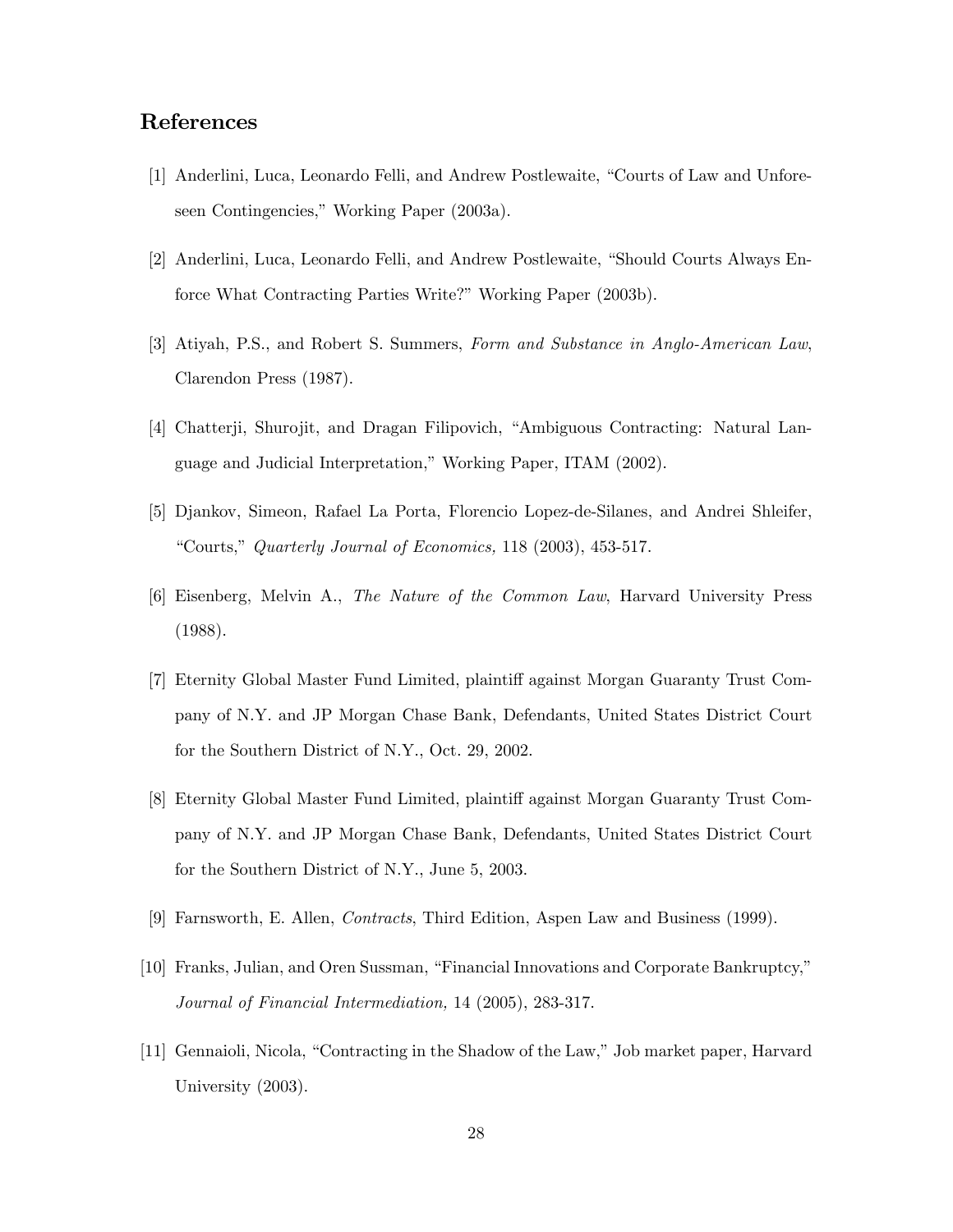- [12] Gennaioli, Nicola, and Andrei Shleifer, "The Evolution of Precedent," NBER Working Paper 11265 (2005).
- [13] Goetz, Charles J., and Robert E. Scott, "The Limits of Expanded Choice," California Law Review, 73 (1985).
- [14] Kamma, Sreenivas, Joseph Weintrop, and Peggy Wier, "Investor's Perception of the Delaware Supreme Court Decision in Unocal v. Mesa," Journal of Financial Economics, 20 (1988), 419-430.
- [15] Kaplow, Louis, "General Characteristics of Rules," in the *Ecyclopedia of Law and* Economics, Bouckeart and DeGeest, eds., Edward Elgar (2000), 502-528.
- [16] Katz, Avery, "The Economics of Form and Substance in Contract Interpretation," Columbia Law Review, 104 (2004).
- [17] La Porta, Rafael, Florencio Lopez-de-Silanes, Andrei Shleifer, and Robert W. Vishny, "Legal Determinants of External Finance," Journal of Finance, 52 (1997), 1131-1150.
- [18] La Porta, Rafael, Florencio Lopez-de-Silanes, Andrei Shleifer, and Robert W. Vishny, "Law and Finance," Journal of Political Economy, 106 (1998), 1113-1155.
- [19] Levine, Ross, Law, "Endowments, and Property Rights," Journal of Economic Perspectives (forthcoming).
- [20] MacCormick, D. Neil, and Robert S. Summers (eds.), Interpreting Precedents: An Comparative Study, Dartmouth (1997).
- [21] Pistor, Katharina, Yoram Keinan, Jan Kleinheisterkamp, and Mark D. West, "Innovations in Corporate Law: A Comparative Analysis of Ten Jurisdictions," Working Paper, World Bank (2002).
- [22] Posner, Eric, "The Parol Evidence Rule, the Plain Meaning Rule, and the Principles of Contractual Interpretation," University of Pennsylvania Law Review, 146 (1998).